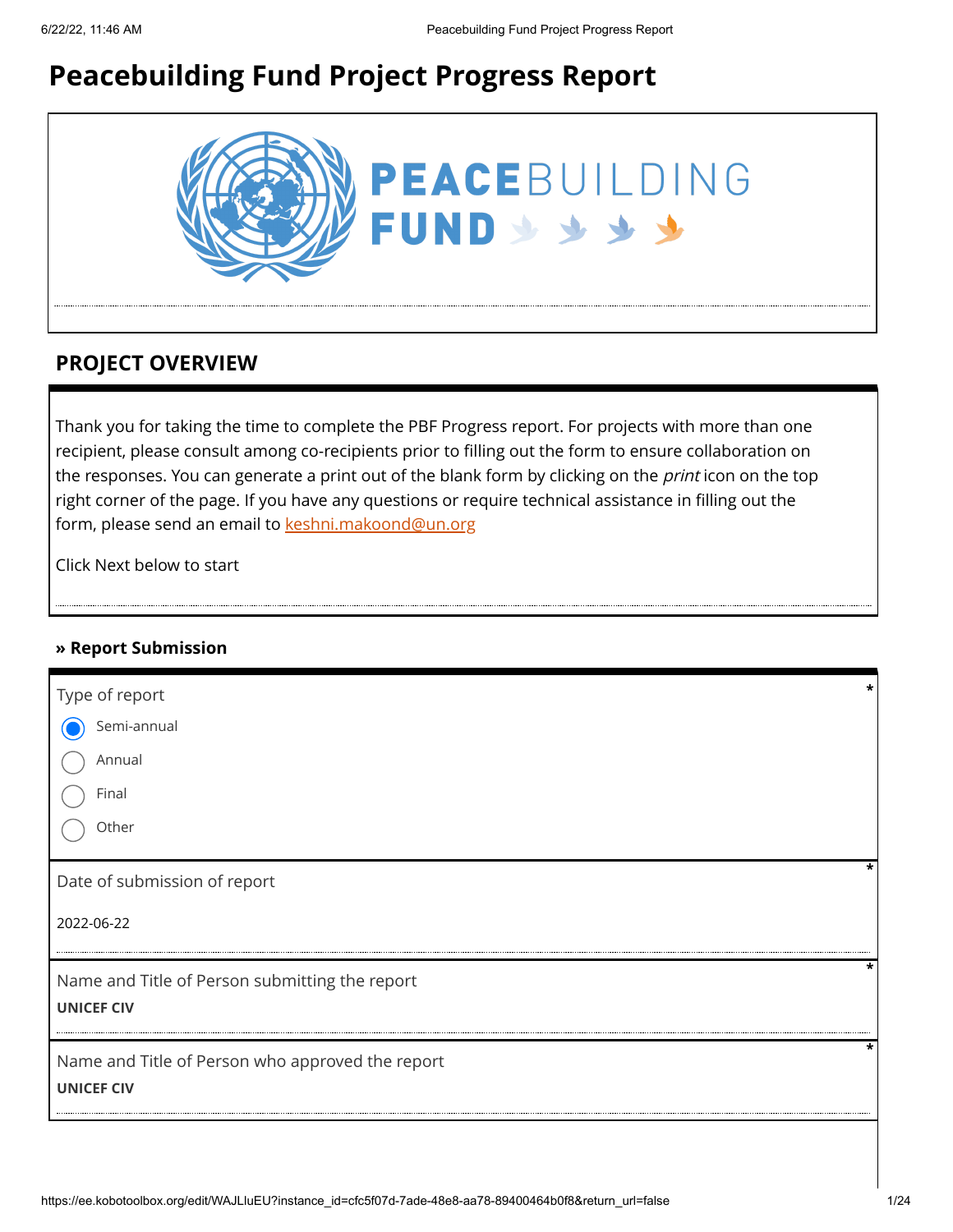| Have all fund recipients for this project contributed to the report?                                                                                                             | $\star$ |
|----------------------------------------------------------------------------------------------------------------------------------------------------------------------------------|---------|
| yes                                                                                                                                                                              |         |
| no                                                                                                                                                                               |         |
| Did PBF Secretariat review the report?                                                                                                                                           |         |
| If there is no PBF secretariat in country, please select "Not applicable". If there is a PBF secretariat, you should normally ensure that they<br>have an opportunity to review. |         |
| yes                                                                                                                                                                              |         |
| no                                                                                                                                                                               |         |
| Not Applicable                                                                                                                                                                   |         |

## **» Project Information and Geographical Scope**

 $\bigodot$  yes  $\bigodot$  no Is this a cross-border project? **\***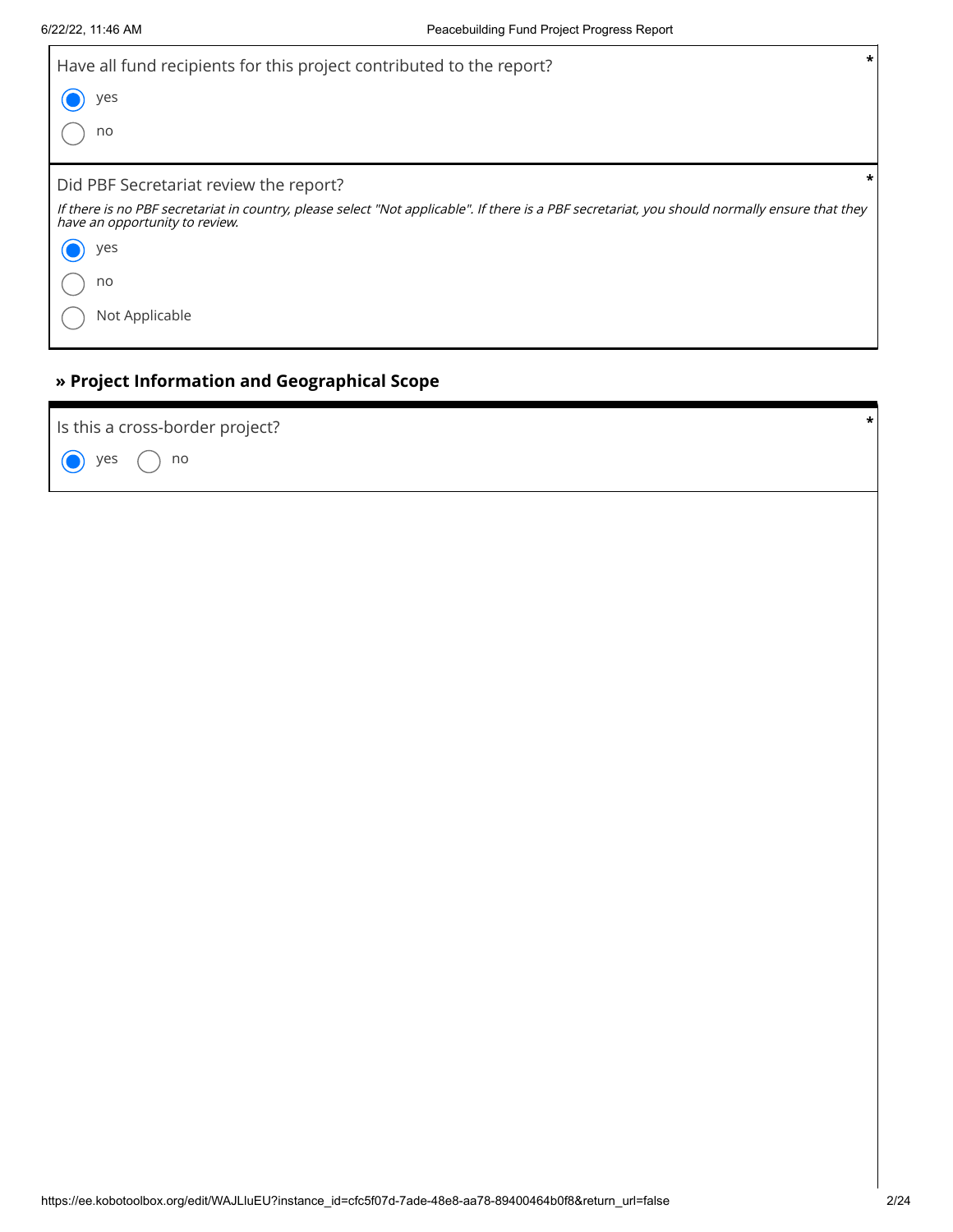| Please select the geographical region(s) in which the project is implemented                                                                                                                                                                          | * |  |  |  |  |  |  |
|-------------------------------------------------------------------------------------------------------------------------------------------------------------------------------------------------------------------------------------------------------|---|--|--|--|--|--|--|
| If the project you are looking for does not appear in the following question, please make sure that you have selected the correct regions.<br>A limited number of cross border projects span multiple geographic regions. For exa                     |   |  |  |  |  |  |  |
| Central & Southern Africa<br>Asia and the Pacific<br>East Africa                                                                                                                                                                                      |   |  |  |  |  |  |  |
| Europe and Central Asia<br>Global<br>Latin America and the Carribean                                                                                                                                                                                  |   |  |  |  |  |  |  |
| Middle East and North Africa<br><b>West Africa</b>                                                                                                                                                                                                    |   |  |  |  |  |  |  |
| Please select the title of the project for which you are submitting the report                                                                                                                                                                        |   |  |  |  |  |  |  |
| 00130614/5/6: AILP : Appui aux Initiatives Locales de promotion de la Paix                                                                                                                                                                            |   |  |  |  |  |  |  |
| 00114134/5: Appui aux initiatives transfrontalieres de dialogue communautaire avec les acteurs de la securite et de<br>la justice pour la consolidation de la paix au Mali et au Niger                                                                |   |  |  |  |  |  |  |
| 00129231/2: Building cross border peace and strengthening sustainable livelihoods of cattle herders and crop<br>farmers in Sierra Leone and Guinea                                                                                                    |   |  |  |  |  |  |  |
| 00106947/8/9: Burkina Faso/Niger/Mali: contribution to the United Nations Strategy for the Sahel                                                                                                                                                      |   |  |  |  |  |  |  |
| 00128878/9: Consolider la Cohésion Sociale transfrontalière entre la Côte d'Ivoire et la Guinée pour une meilleure<br>compréhension et anticipation des risques et le renforcement de la confiance et de la collaboration entre les acteurs<br>locaux |   |  |  |  |  |  |  |
| 00119702/3: Cross border engagement between Cote d'Ivoire and Liberia to reinforce social cohesion and border<br>security - Phase II                                                                                                                  |   |  |  |  |  |  |  |
| 00125153/4: Gestion des conflits et renforcement de la résilience agro-pastorale à la frontière Mauritano-Malienne                                                                                                                                    |   |  |  |  |  |  |  |
| 00113700/1: Jeunes et paix: "Une approche transfrontalière entre le Mali et le Burkina-Faso"                                                                                                                                                          |   |  |  |  |  |  |  |
| 00113582/3: Prevenir les conflits communautaire et contribuer a la consolidation de la paix a travers le<br>developpment d'un pastoralisme resilient dans la zone transfrontaliere de Diffa du Kanem (Niger/Tchad)                                    |   |  |  |  |  |  |  |
| 00120376/7/8: Programme d'appui à la prévention des conflits et de l'extrémisme violent dans les zones frontalières<br>du Bénin, du Burkina et du Togo                                                                                                |   |  |  |  |  |  |  |
| 00120162/4/5: Promotion d'une transhumance pacifique dans la région du Liptako-Gourma                                                                                                                                                                 |   |  |  |  |  |  |  |
| 00129587/8: Renforcer la gouvernance des zones frontalières pour consolider la cohésion sociale et prévenir les<br>conflits                                                                                                                           |   |  |  |  |  |  |  |
| 00129699/700: Supporting Cross-Border Cooperation for Increased Community Resilience and Social Cohesion in<br>The Gambia and Senegal                                                                                                                 |   |  |  |  |  |  |  |
| Other, Specify                                                                                                                                                                                                                                        |   |  |  |  |  |  |  |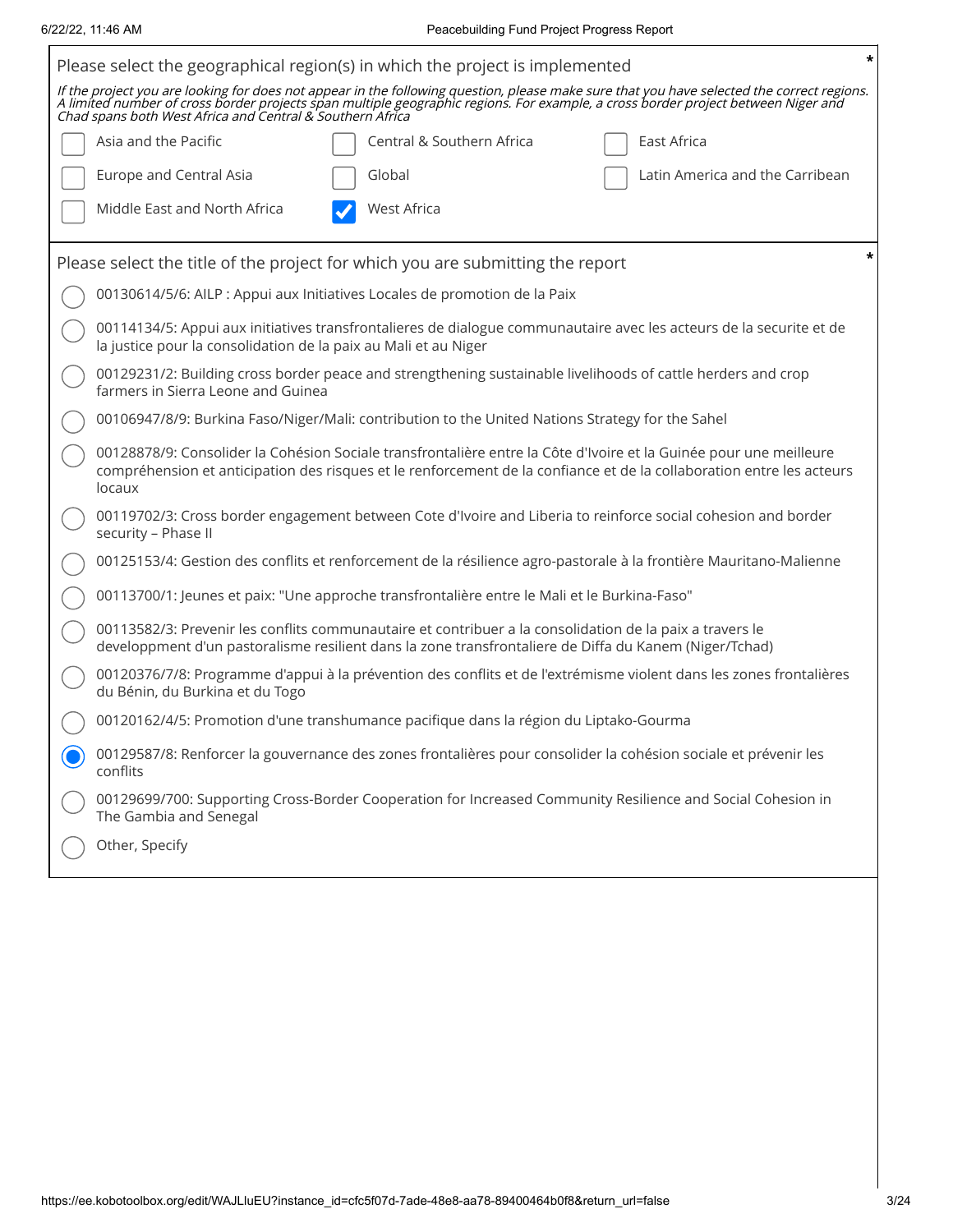| Please select the countries where this project is being implemented | $\ast$  |
|---------------------------------------------------------------------|---------|
| Benin                                                               |         |
| Burkina Faso                                                        |         |
| Cote D'Ivoire                                                       |         |
| Gambia                                                              |         |
| Guinea                                                              |         |
| Guinea-Bissau                                                       |         |
| Liberia                                                             |         |
| Mali                                                                |         |
| Mauritania                                                          |         |
| Niger                                                               |         |
| Nigeria                                                             |         |
| Senegal                                                             |         |
| Sierra Leone                                                        |         |
| Togo                                                                |         |
| Other, Specify                                                      |         |
| Project Start Date                                                  | $\star$ |
| 2021-12-07                                                          |         |
|                                                                     |         |
| Project end Date                                                    | *       |
| 2023-12-08                                                          |         |
| Has this project received an extension?                             | *       |
| YES, Cost Extension                                                 |         |
| YES, No Cost Extension                                              |         |
| YES, Both Cost and No Cost extensions                               |         |
| NO, No Extensions                                                   |         |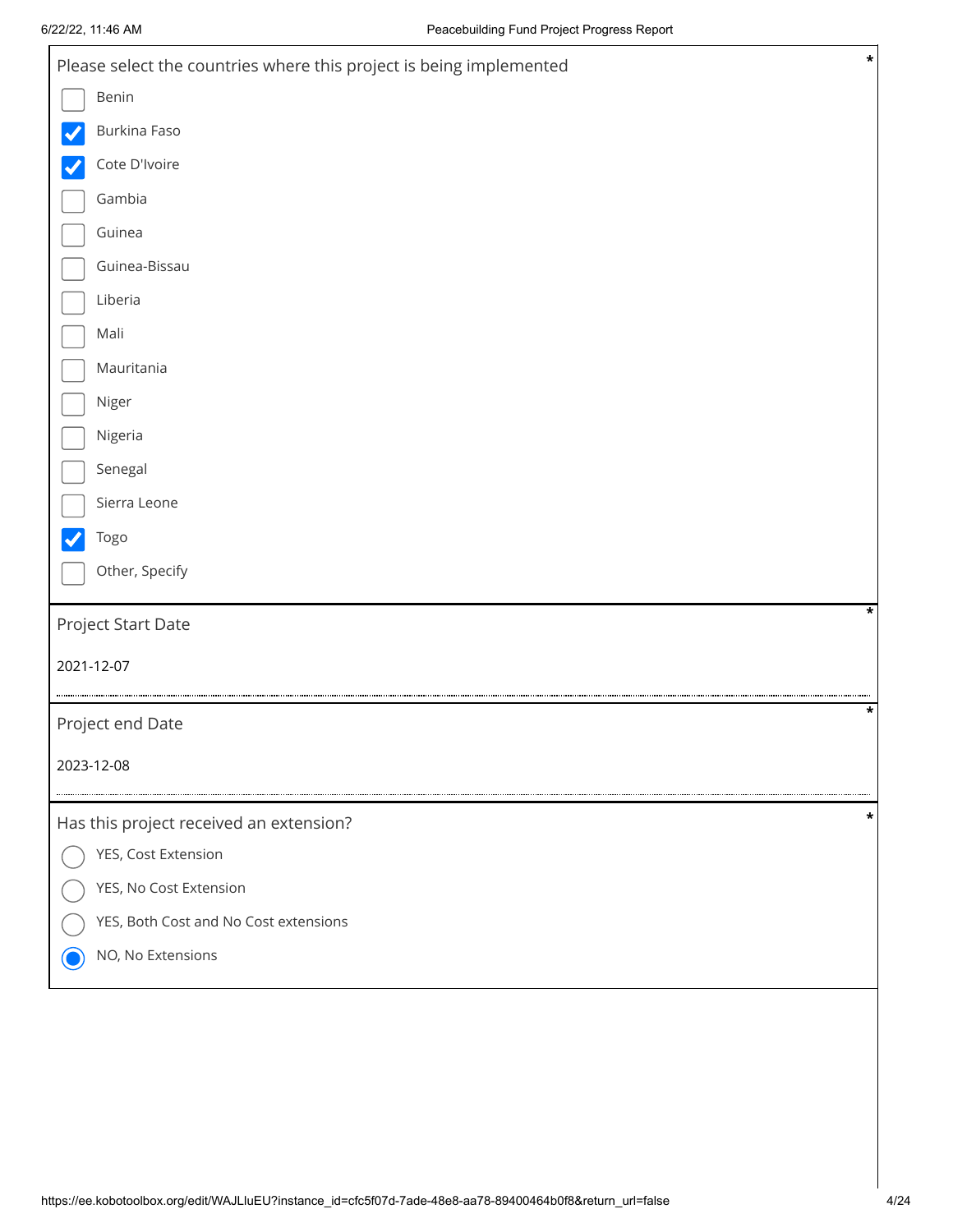| Will this project be requesting an extension?                      | *      |
|--------------------------------------------------------------------|--------|
| YES, Cost Extension                                                |        |
| YES, No Cost Extension                                             |        |
| YES, Both Cost and No Cost extensions                              |        |
| NO, No Extensions                                                  |        |
| Is funding disbursed either into a national or regional trust fund | $\ast$ |
| yes                                                                |        |
| no                                                                 |        |
|                                                                    |        |

# **Recipients**

| *<br>Is the lead recipient a UN agency or a non UN entity?                                        |
|---------------------------------------------------------------------------------------------------|
| UN entity                                                                                         |
| Non-UN Entity                                                                                     |
|                                                                                                   |
| Please select the lead recipient                                                                  |
| UNDP: United Nations Development Programme<br>IOM: International Organization for Migration       |
| UNICEF: United Nations Children's Fund                                                            |
| OHCHR: Office of the United Nations High Commissioner for Human Rights                            |
| UNWOMEN: United Nations Entity for Gender Equality and the Empowerment of Women                   |
| UNHCR: United Nations High Commissioner for Refugees<br>UNFPA: United Nations Population Fund     |
| WFP: World Food Programme<br>FAO: Food and Agriculture Organization                               |
| <b>UNHABITAT: United Nations Human Settlements Programme</b>                                      |
| UNESCO: United Nations Educational, Scientific and Cultural Organization                          |
| ILO: International Labour Organization<br><b>UNEP: United Nations Environment Programme</b>       |
| WHO: World Health Organization<br>PAHO/WHO                                                        |
| UNCDF: United Nations Capital Development Fund<br>UNODC: United Nations Office on Drugs and Crime |
| UNOPS: United Nations Office for Project Services                                                 |
| ITC: International Trade Centre<br>UNIDO: United Nations Industrial Development Organization      |
| <b>UNDPO</b><br>Other, Specify                                                                    |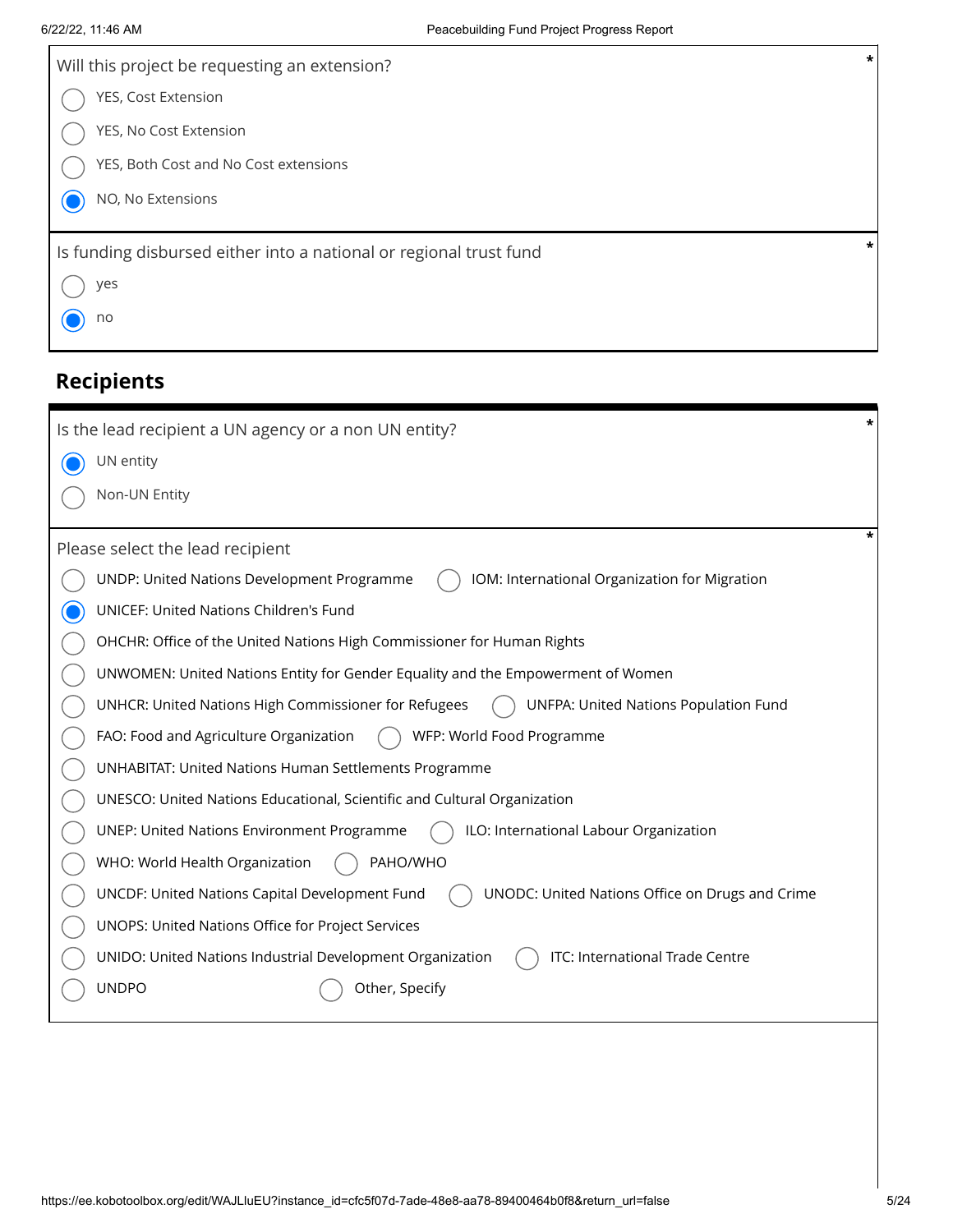| $\star$<br>Are there other recipients for this project?                                              |
|------------------------------------------------------------------------------------------------------|
| No other recipients                                                                                  |
| Yes, other UN recipients only                                                                        |
| Yes, other non-UN recipients only                                                                    |
| Yes, both UN and non-UN recipients                                                                   |
| ÷<br>Please select other UN recipients recipients                                                    |
| UNDP: United Nations Development Programme<br>IOM: International Organization for Migration          |
| <b>UNICEF: United Nations Children's Fund</b>                                                        |
| OHCHR: Office of the United Nations High Commissioner for Human Rights                               |
| UNWOMEN: United Nations Entity for Gender Equality and the Empowerment of Women                      |
| UNHCR: United Nations High Commissioner for Refugees<br><b>UNFPA: United Nations Population Fund</b> |
| WFP: World Food Programme<br>FAO: Food and Agriculture Organization                                  |
| <b>UNHABITAT: United Nations Human Settlements Programme</b>                                         |
| UNESCO: United Nations Educational, Scientific and Cultural Organization                             |
| ILO: International Labour Organization<br><b>UNEP: United Nations Environment Programme</b>          |
| WHO: World Health Organization<br>PAHO/WHO                                                           |
| UNCDF: United Nations Capital Development Fund<br>UNODC: United Nations Office on Drugs and Crime    |
| UNOPS: United Nations Office for Project Services                                                    |
| ITC: International Trade Centre<br>UNIDO: United Nations Industrial Development Organization         |
| UN Department of Peace Operations<br>Other, Specify                                                  |

# **Financial Reporting**

### **» Delivery by Recipient**

**Please enter the total amounts in US dollars allocated to each recipient organization**

**Please enter the original budget amount, amount transferred to date and estimated expenditure by recipient.**

Please make sure you enter the correct amount. All values should be entered in **US Dollars**

For cross-border projects, group the amounts by agency, even if different country offices are involved. You will have the opportunity to share a more detailed budget in the next section.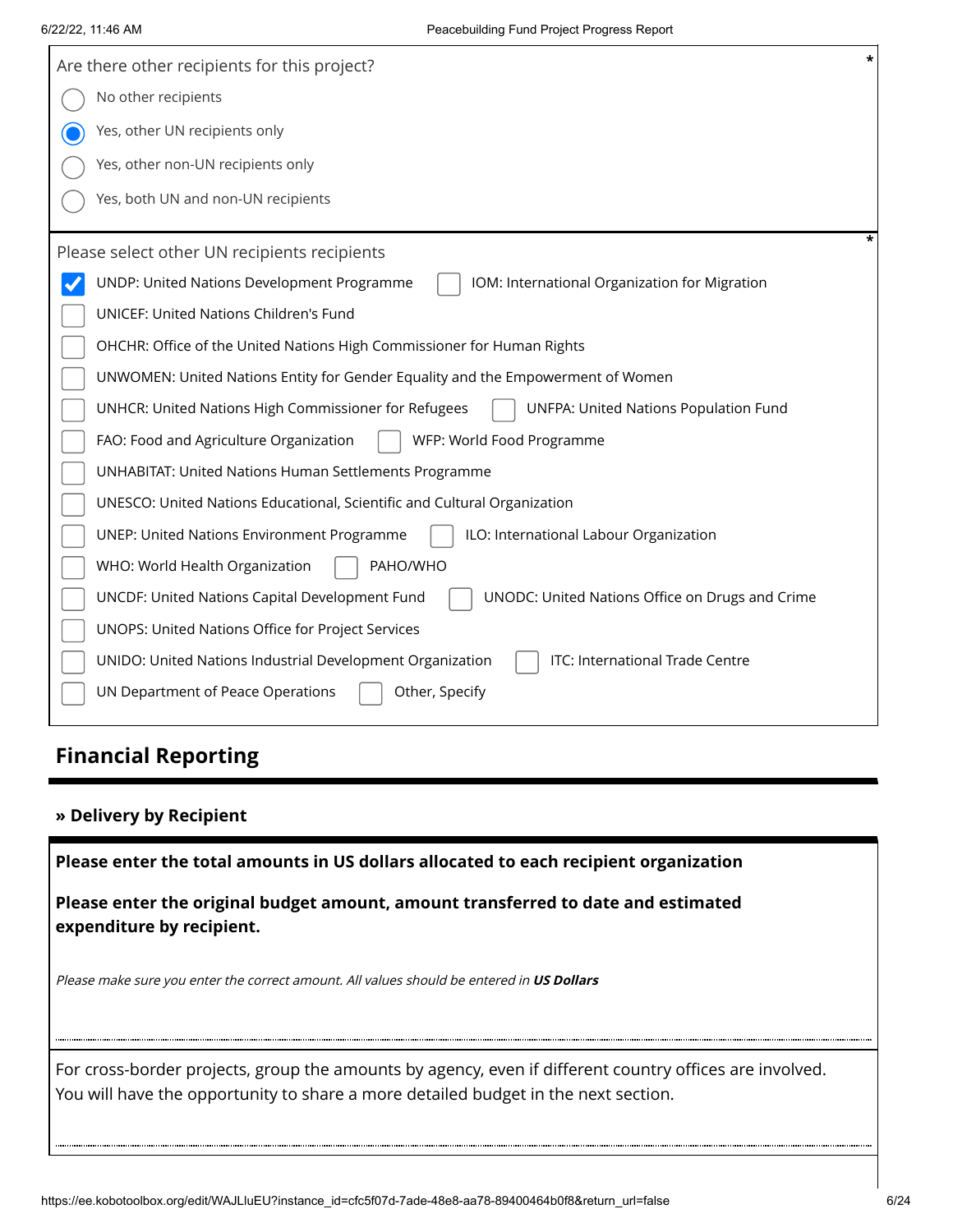6/22/22, 11:46 AM Peacebuilding Fund Project Progress Report

| <b>Recipients</b>                                                                             | <b>Total Project</b><br><b>Budget</b><br>(in US \$)<br>Please enter the total<br>budget as is in the<br>project document in US<br><i>Dollars</i><br>*                                              | <b>Transfers to</b><br>date<br>(in US \$)<br>Please enter the total<br>amount transferred to<br>each recipient to date in<br>US Dollars<br>* | <b>Expenditure</b><br>to date<br>(in US \$)<br>Please enter the<br>approximate amount<br>spent to date in US<br>dollars | Implementati<br>on rate as a<br>percentage of<br>total budget<br>(calculated automatically) |
|-----------------------------------------------------------------------------------------------|----------------------------------------------------------------------------------------------------------------------------------------------------------------------------------------------------|----------------------------------------------------------------------------------------------------------------------------------------------|-------------------------------------------------------------------------------------------------------------------------|---------------------------------------------------------------------------------------------|
| <b>UNICEF:</b><br><b>United</b><br><b>Nations</b><br><b>Children's</b><br><b>Fund</b>         | 1975000                                                                                                                                                                                            | 1330000                                                                                                                                      | 236732                                                                                                                  | 11.99 %                                                                                     |
| <b>UNDP:</b><br><b>United</b><br><b>Nations</b><br><b>Developmen</b><br>t<br><b>Programme</b> | *<br>2025000                                                                                                                                                                                       | *<br>1470000                                                                                                                                 | *<br>266551                                                                                                             | 13.16 %                                                                                     |
| <b>TOTAL</b>                                                                                  | 4000000                                                                                                                                                                                            | 2800000                                                                                                                                      | 503283                                                                                                                  | 8%                                                                                          |
| Correct<br>» Gender-responsive Budgeting                                                      | The approximate implementation rate as percentage of total project budget based on the values<br>entered in the above matrix is <b>12.58%</b> . Can you confirm that this is correct?<br>Incorrect |                                                                                                                                              |                                                                                                                         |                                                                                             |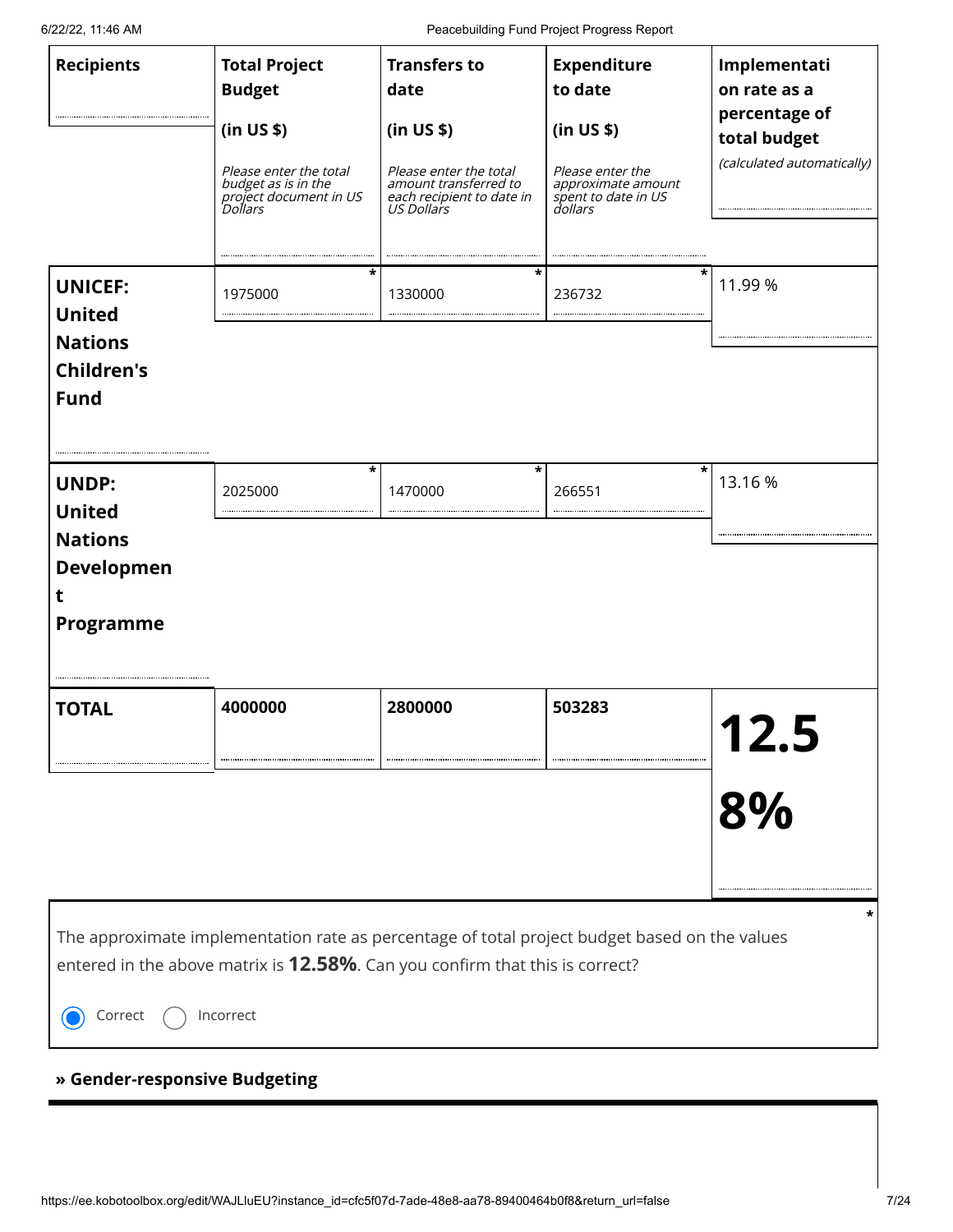| Indicate what <b>percentage (%)</b> of the budget contributes to gender equality or women's<br>empowerment (GEWE)?                                                                                                    |  |
|-----------------------------------------------------------------------------------------------------------------------------------------------------------------------------------------------------------------------|--|
|                                                                                                                                                                                                                       |  |
| The dollar amount of the budget contributing to Gender Equality and Women's Empowerment (GEWE)<br>based on percentage entered above and total project budget is US \$ 40000. Can you confirm that<br>this is correct? |  |
| Incorrect<br>Correct                                                                                                                                                                                                  |  |
| Amount expended to date on efforts contributiong to gender equality or women's empowerment is<br><b>US \$ 5032.83.</b> Is this correct?                                                                               |  |
| Incorrect<br>Correct                                                                                                                                                                                                  |  |
| ATTACH PROJECT EXCEL BUDGET SHOWING CURRENT APPROXIMATE EXPENDITURE.<br>The templates for the budget are available here                                                                                               |  |
| PBF project document - Annex D on budget consolidated - Mai 2022-13_46_26.xlsx                                                                                                                                        |  |

# **Project Markers**

| Please select the Gender Marker Associated with this project                                                                                                                       |  |
|------------------------------------------------------------------------------------------------------------------------------------------------------------------------------------|--|
| Score 1 for projects that contribute in some way to gender equality, but not significantly (less than 30% of the total<br>budget for GEWE)                                         |  |
| Score 2 for projects that have gender equality as a significant objective and allocate between 30 and 79% of the total<br>project budget to GEWE                                   |  |
| Score 3 for projects that have gender equality as a principal objective and allocate at least 80% of the total project<br>budget to Gender Equality and Women's Empowerment (GEWE) |  |
|                                                                                                                                                                                    |  |
| Please select the Risk Marker Associated with this project                                                                                                                         |  |
| Risk marker $0 =$ low risk to achieving outcomes                                                                                                                                   |  |
| Risk marker 1 = medium risk to achieving outcomes                                                                                                                                  |  |
| Risk marker 2 = high risk to achieving outcomes                                                                                                                                    |  |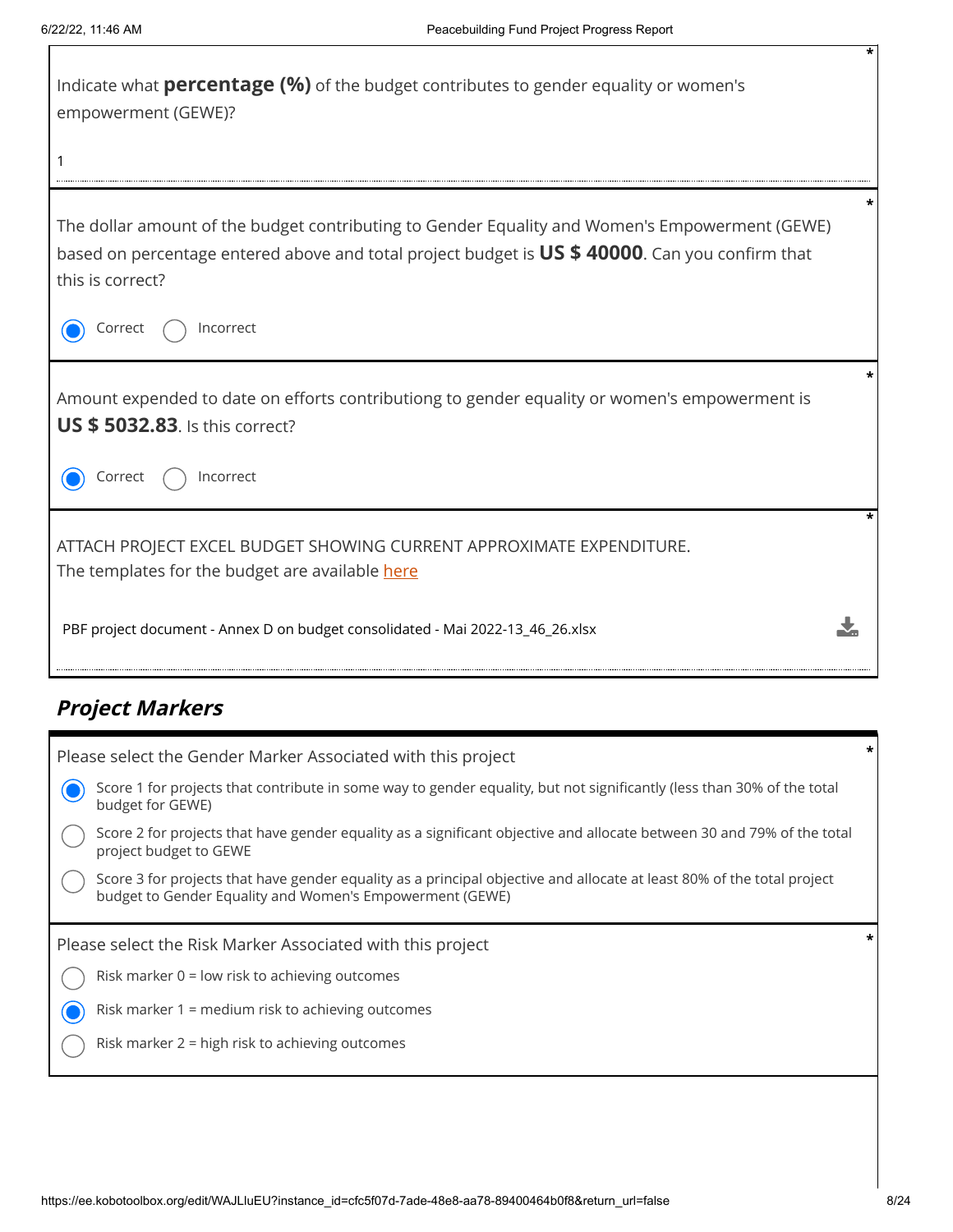| $\star$<br>Please select the PBF Focus Area associated with this project  |
|---------------------------------------------------------------------------|
| (1.1) Security Sector Reform                                              |
| (1.2) Rule of Law                                                         |
| (1.3) Demobilisation, Disarmament and Reintegration                       |
| (1.4) Political Dialogue                                                  |
| (2.1) National reconciliation                                             |
| (2.2) Democratic Governance                                               |
| (2.3) Conflict prevention/management                                      |
| (3.1) Employment                                                          |
| (3.2) Equitable access to social services                                 |
| (4.1) Strengthening of essential national state capacity                  |
| (4.2) Extension of state authority/Local Administration                   |
| (4.3) Governance of peacebuilding resources (including PBF Secretariats)  |
| *<br>Is the project part of one or more PBF priority windows?             |
| Select all that apply                                                     |
| Gender promotion initiative                                               |
| Youth promotion initiative                                                |
| Transition from UN or regional peacekeeping or special political missions |
| Cross-border or regional project                                          |
| None                                                                      |
|                                                                           |

# **PART I: OVERALL PROJECT PROGRESS**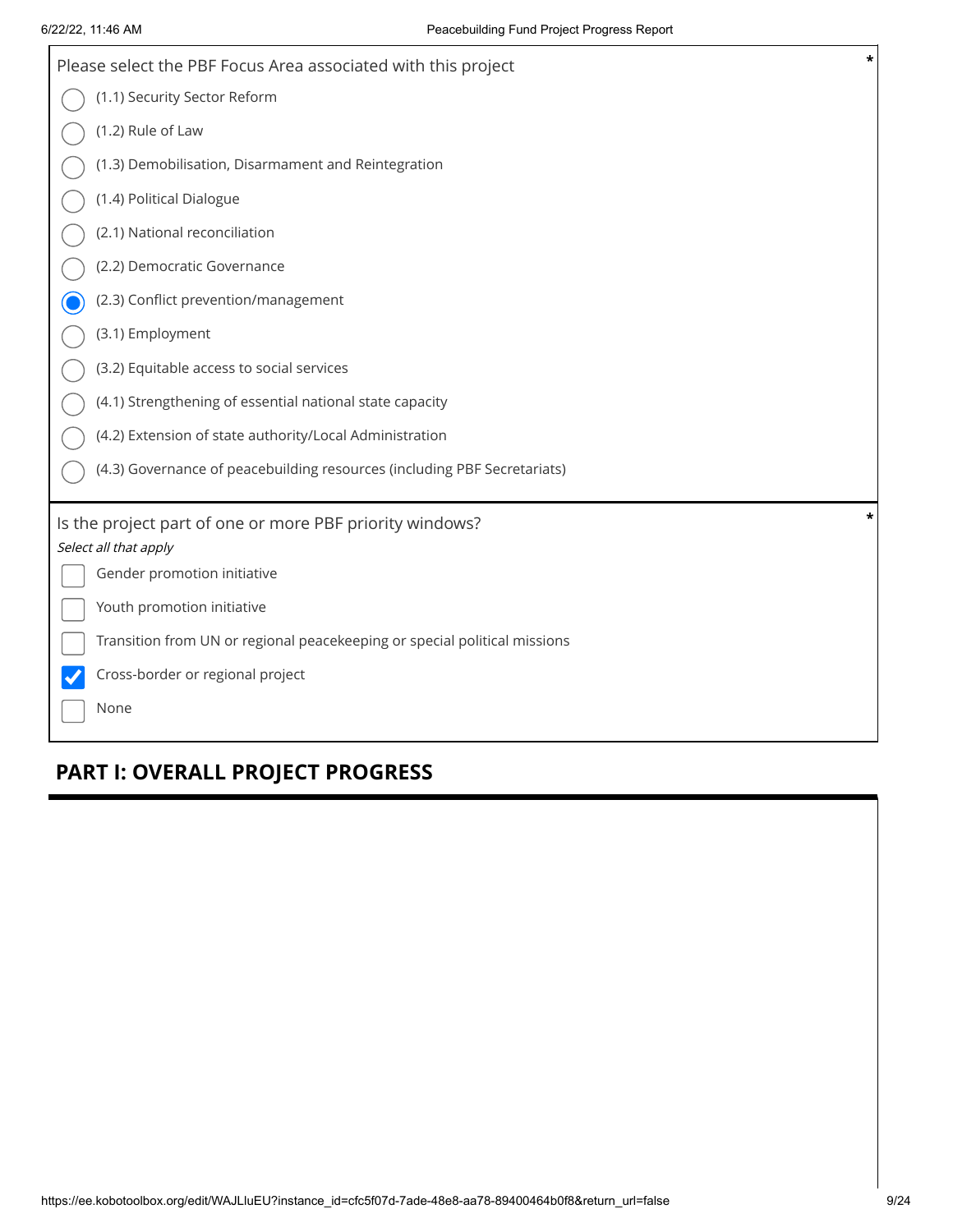NOTES FOR COMPLETING THE REPORT:

- Avoid acronyms and UN jargon, use general /common language.
- Report on what has been achieved in the reporting period, not what the project aims to do.
- **Be as concrete as possible. Avoid theoretical, vague or conceptual discourse.**
- Ensure the analysis and project progress assessment is gender and age sensitive.
- If relevant, please include any COVID-19 related considerations, adjustments and results and respond to section IV. **(This section is optional)**

Briefly outline the *status of the project* in terms of implementation cycle, including whether preliminary/preparatory activities have been completed (i.e. contracting of partners, staff recruitment, etc.)

Please limit your response to 1500 characters including spaces.

**Le projet a débuté avec sa signature dans les deux pays en décembre 2021 suivi de la mise en place de l'équipe de mise en œuvre, de la coordination du projet et de la sélection des partenaires. Les activités sur le terrain ont démarré en février 2022 par deux missions de cadrage qui ont abouti à (i) l'actualisation de l'analyse situationnelle des zones d'intervention ; (ii) l'information des autorités locales (iii) l'identification des villages frontaliers d'intervention et ; (iv) l'identification de synergies et de complémentarités potentielles des actions. Les missions de cadrage ont permis de relever des problématiques avec des ajustements programmatiques afin de garantir le succès des interventions. Au total, 17 villages d'intervention retenus en Côte d'Ivoire et 20 au Burkina-Faso. La contractualisation avec les partenaires en Côte d'Ivoire a été réalisée avec le transfert des fonds, les renforcements des capacités des acteurs régionaux et locaux, l'acquisition d'équipements et du matériel ainsi que la production et la diffusion des supports de communication. Du côté du Burkina Faso, les partenaires de mise en œuvre ont été identifiés et le processus de contractualisation et le décaissement sont en cours. Depuis février 2022 des réunions mensuelles sont organisées entre l'UNICEF et le PNUD Côte d'Ivoire et deux réunions de coordination interpays organisées au niveau technique et au niveau management.**

Summarize the main structural, institutional or societal level change the project has contributed to. This is not anecdotal evidence or a list of individual outputs, but a description of progress made toward the main purpose of the project

FOR PROJECTS WITHIN SIX MONTHS OF COMPLETION ONLY; (1500 character limit) **N/A**

# **PART II: RESULT PROGRESS BY PROJECT OUTCOME**

**\***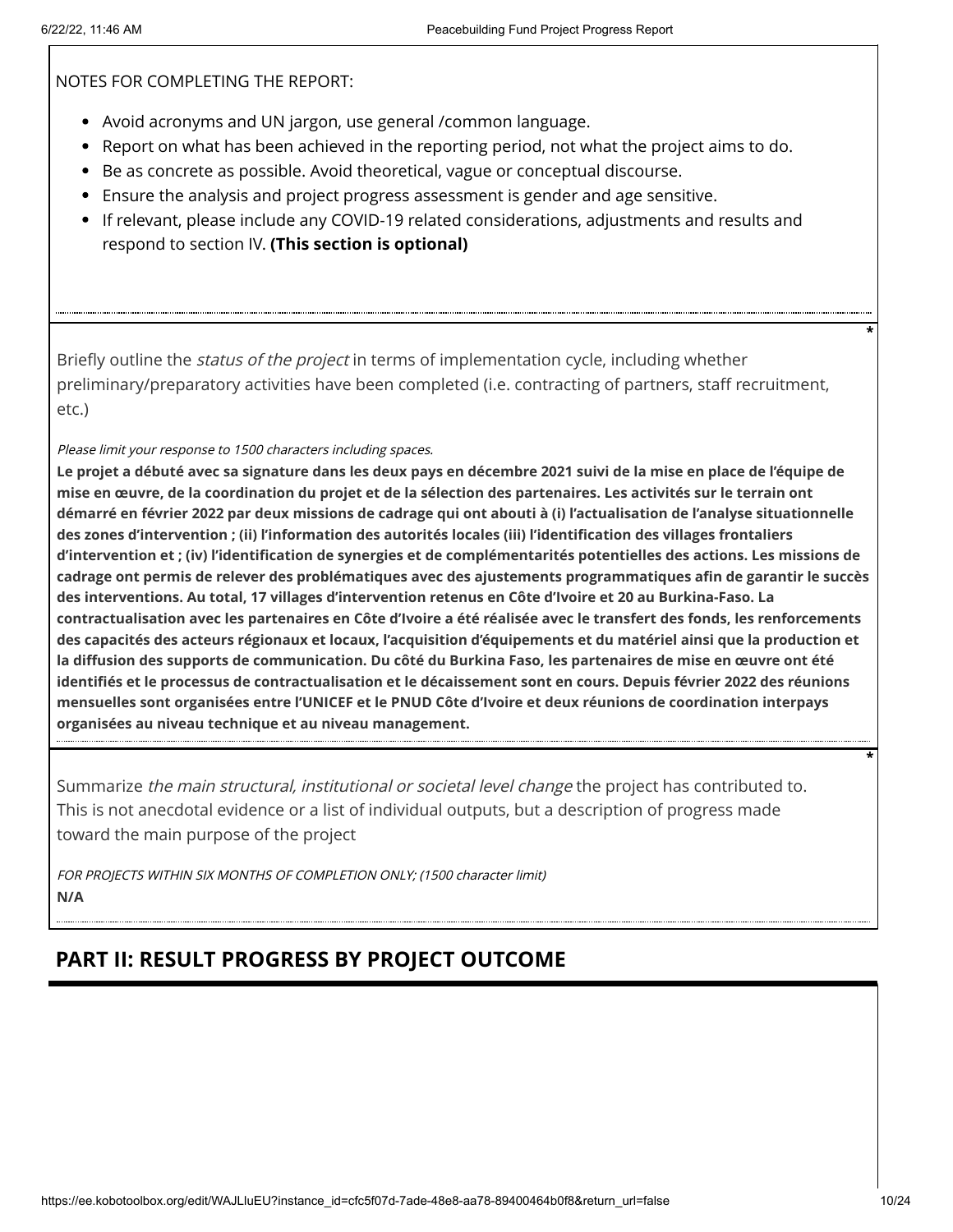Describe overall progress under each Outcome made during the reporting period (for June reports: January-June; for November reports: January-November; for final reports: full project duration). Do not list individual activities. If the project is starting to make/has made a difference at the outcome level, provide specific evidence for the progress (quantitative and qualitative) and explain how it impacts the broader political and peacebuilding context.

- "On track" refers to the timely completion of outputs as indicated in the workplan.
- "On track with peacebuilding results" refers to higher-level changes in the conflict or peace factors that the project is meant to contribute to. These effects are more likely in mature projects than in newer ones.

| How many OUTCOMES does this project have                                                                                                                                                                                                                                                                                                        |                                                                                                                                                                                                                                                                                                                    |   |                |    |  |     |   |              |
|-------------------------------------------------------------------------------------------------------------------------------------------------------------------------------------------------------------------------------------------------------------------------------------------------------------------------------------------------|--------------------------------------------------------------------------------------------------------------------------------------------------------------------------------------------------------------------------------------------------------------------------------------------------------------------|---|----------------|----|--|-----|---|--------------|
| $\mathbf{1}$                                                                                                                                                                                                                                                                                                                                    |                                                                                                                                                                                                                                                                                                                    | 3 | $\overline{4}$ | -5 |  | 6 7 | 8 | more than 8. |
|                                                                                                                                                                                                                                                                                                                                                 | Please write out the project outcomes as they are in the project results framework found in the project<br>document                                                                                                                                                                                                |   |                |    |  |     |   |              |
|                                                                                                                                                                                                                                                                                                                                                 | Outcome 1:<br>Le cadre institutionnel de gestion des zones frontalières et les mécanismes locaux de prévention et de gestion des<br>conflits sont renforcés ainsi que la confiance entre les populations, les FDS, et l'administration pour prévenir les<br>conflits et l'influence des groupes armés non étatique |   |                |    |  |     |   |              |
| Outcome 2:<br>Les services sociaux de base sont renforcés dans les régions transfrontalières entre le Burkina Faso et la Cote<br>d'Ivoire avec un focus sur l'approvisionnement en eau potable, lutte contre la traite et l'exploitation des enfants et<br>l'engagement des jeunes comme acteurs de changement positifs dans leurs communautés. |                                                                                                                                                                                                                                                                                                                    |   |                |    |  |     |   |              |
| <b>Outcome 1:</b><br>Le cadre institutionnel de gestion des zones frontalières et les mécanismes locaux de<br>prévention et de gestion des conflits sont renforcés ainsi que la confiance entre les populations,<br>les FDS, et l'administration pour prévenir les conflits et l'influence des groupes armés non<br>étatique                    |                                                                                                                                                                                                                                                                                                                    |   |                |    |  |     |   |              |
| Rate the current status of the outcome progress<br>3. On Track with evidence of peacebuilding results<br>2. On Track<br>1. Off Track                                                                                                                                                                                                            |                                                                                                                                                                                                                                                                                                                    |   |                |    |  |     |   |              |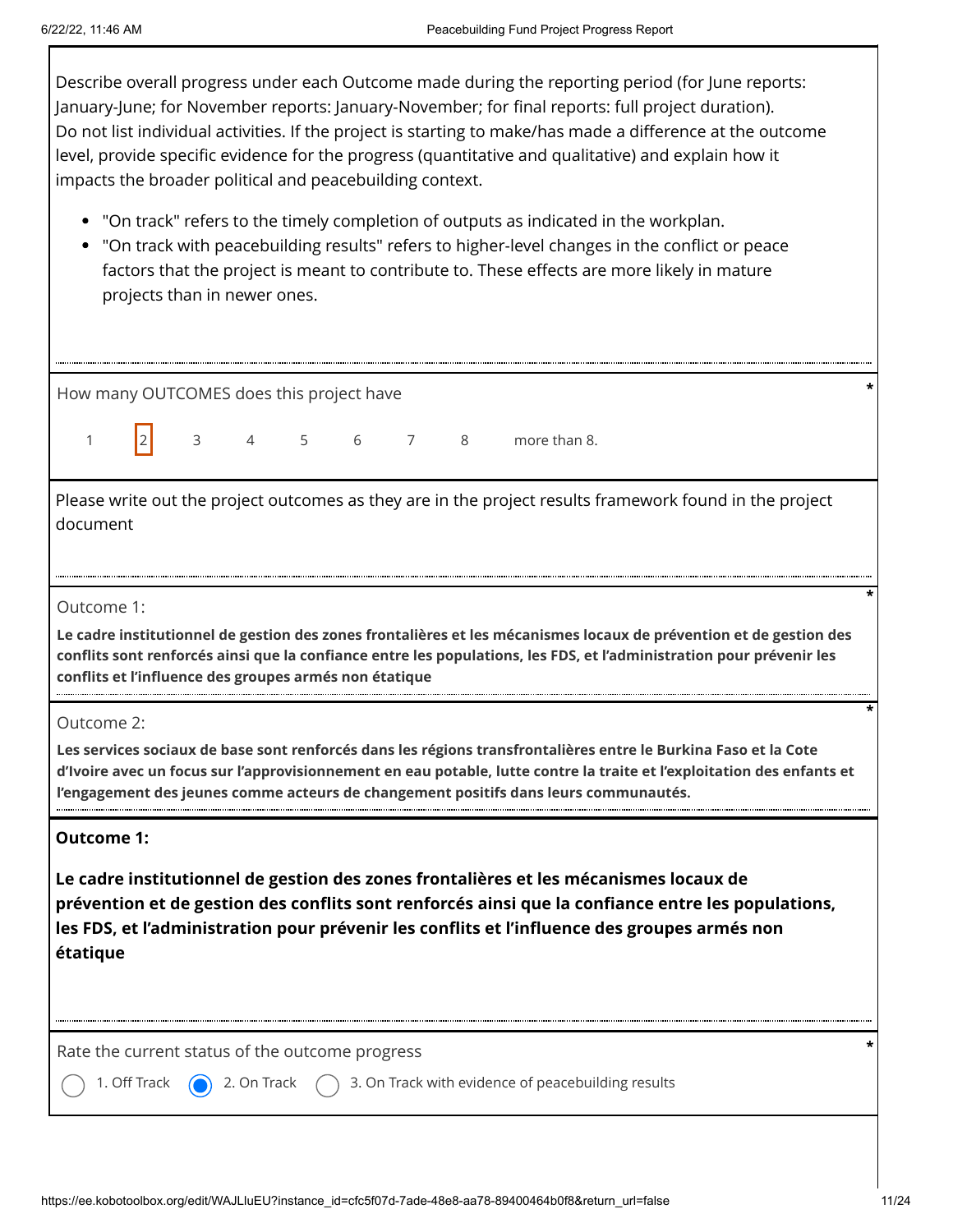#### Progress summary

Please limit your response to 3000 characters including spaces.

**En Côte d'Ivoire, des données ont été recueillies sur la perception de la population sur la sécurité, le niveau de confiance entre les FDS et les populations, les risques et facteurs courants d'insécurité dans la zone et les types de conflit récurrent. Egalement, l'équipe a relevé les forces et les défis au niveau de l'éducation, de la santé, de l'assainissement, des adolescents et des jeunes. La mission de cadrage a permis de valider les interventions à mener dans les deux régions (Bounkani et Tchologo) et d'actualiser les indicateurs. Pour renforcer la confiance entre les FDS et les populations civiles, les 2 postes frontières de Koguienou et de Lalera ont été équipés et 5 CCM en matériels. 54 acteurs locaux (OSC, leaders communautaires, services de l'Etat en charge de la gestion des frontières) ont procédé à la validation de l'étude diagnostic de la gouvernance des frontières de la Côte d'Ivoire. A terme, ce processus participatif et inclusif permettra au SE-CNFCI de disposer d'une Politique Nationale de Gestion Intégrée des Frontières de la Côte d'Ivoire (PNGIF-CI). Egalement, 43 acteurs locaux ont été outillés sur les instruments de facilitation de la libre circulation et du commerce dans les zones frontalières. La maitrise des accords et lois en matière de la libre circulation des biens et des personnes, des barrières tarifaires et non tarifaires, les règles régissant la coopération entre les différents acteurs aux postes frontières, permettra de renforcer la coopération transfrontalière et cohésion sociale.** 

**En ce qui concerne le Burkina Faso, afin de permettre une compréhension partagée des enjeux et une planification conjointe, la mission de cadrage a été effectuée avec les représentants du PNUD de l'UNICEF et du Secrétariat Permanent de la Commission Nationale des frontières (SP/CNF) et du secrétariat du PBF. La mission a permis de réaffirmer l'adhésion de toutes les parties prenantes clés, confirmer les villages frontaliers miroirs pour les actions de deux agences pour plus d'impact et d'efficience suivant un plan de travail conjoint développé. La mission a également mis son passage à profit dans chaque commune pour faire l'état des lieux sur la situation de la Charte foncière, les Commissions de Conciliation Foncière Villageoise ainsi que des Comités Villageois de développement et/ou des Comités Locaux de Paix (CVD/CLP) afin d'apporter un appui pour leur renforcement.** 

**A l'issue de la mission de cadrage, compte tenu des besoins importants exprimés par les structures en charge de la gestion des frontières, le PNUD a organisé, de concert avec le SP/CNF un atelier de planification opérationnelle de deux jours (05-06 mai 2022). Comme résultats, les besoins des Forces de Défense et de Sécurité (FDS) en charge de la gestion des frontières dans les 2 régions ont été affinés, priorisés, harmonisés. En outre, les infrastructures et les lieux d'implantation au profit des FDS sont aussi identifiés.**

Indicate any additional analysis on how Gender Equality and Women's Empowerment and/or Youth Inclusion and Responsiveness has been ensured under this Outcome

Please limit your response to 1500 characters including spaces.

**En Côte d'Ivoire, dans le processus d'identification des participants aux rencontres d'échanges et d'information dans les domaines de la cohésion sociale, la prévention et gestion des conflits, plus de 800 participants y étaient présents dont 40% de femmes. Ainsi, les femmes sont impliquées dans le rapprochement communautaire et la cohésion sociale. Au Burkina Faso, lors de la mission de cadrage, les différentes rencontres d'information et d'échanges organisées ont veillé à ce qu'il ait une participation adéquate des jeunes et des femmes qui représentaient plus du tiers des participants. Le PNUD Burkina Faso est en train de mener, dans le cadre du projet Participation Citoyenne et Cohésion Sociale (PaCoS), une étude sur la sensibilité au genre de la gestion des affaires locales et des normes sociales dans les régions couvertes par le projet transfrontalier et les résultats seront capitalisés pour orienter les interventions dans la promotion de l'égalité des sexes et l'autonomisation des femmes et/ou l'inclusion et la réactivité des jeunes.**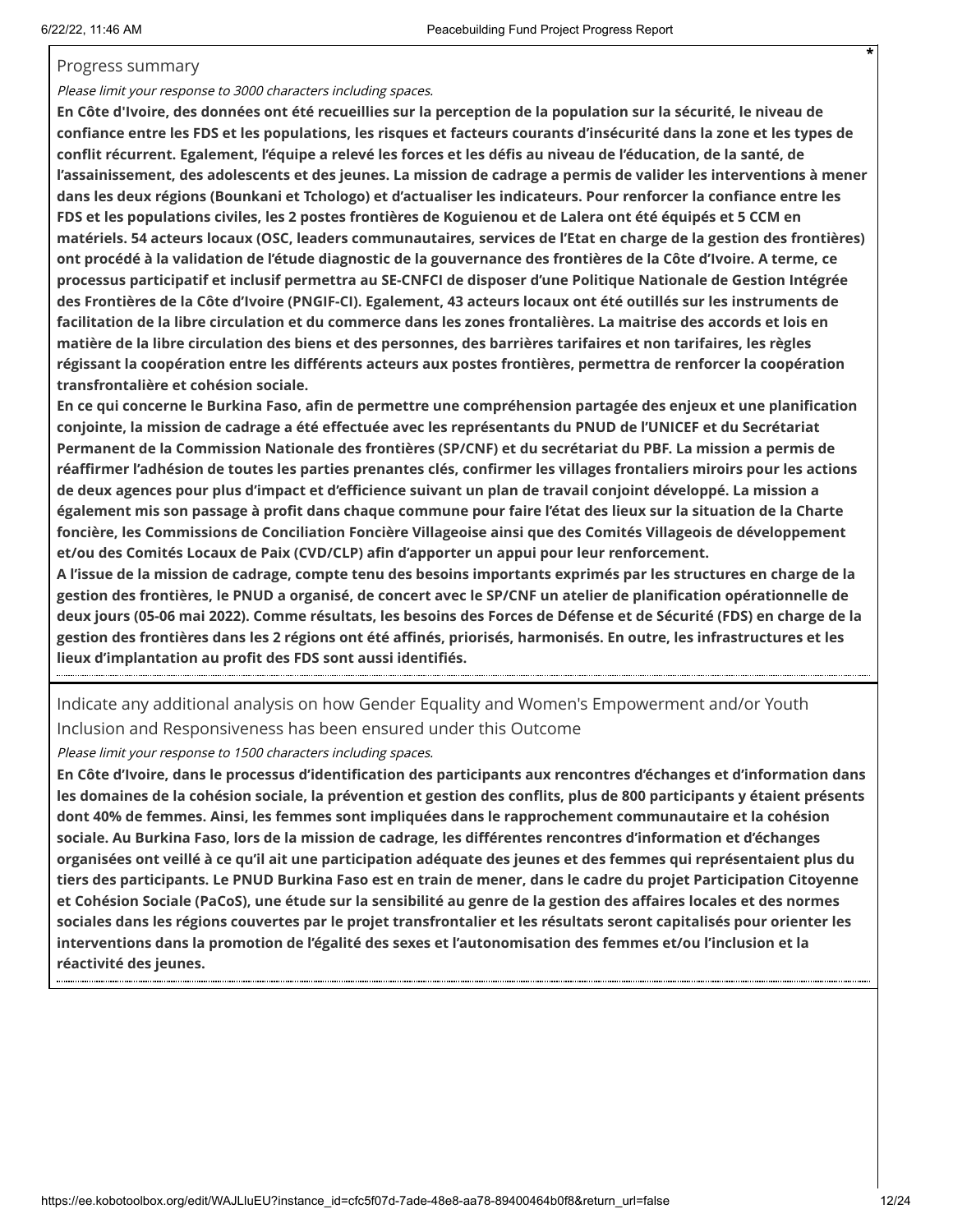### **Outcome 2:**

**Les services sociaux de base sont renforcés dans les régions transfrontalières entre le Burkina Faso et la Cote d'Ivoire avec un focus sur l'approvisionnement en eau potable, lutte contre la traite et l'exploitation des enfants et l'engagement des jeunes comme acteurs de changement positifs dans leurs communautés.**

Rate the current status of the outcome progress **\***

1. Off Track  $\bigcirc$  2. On Track  $\bigcirc$  3. On Track with evidence of peacebuilding results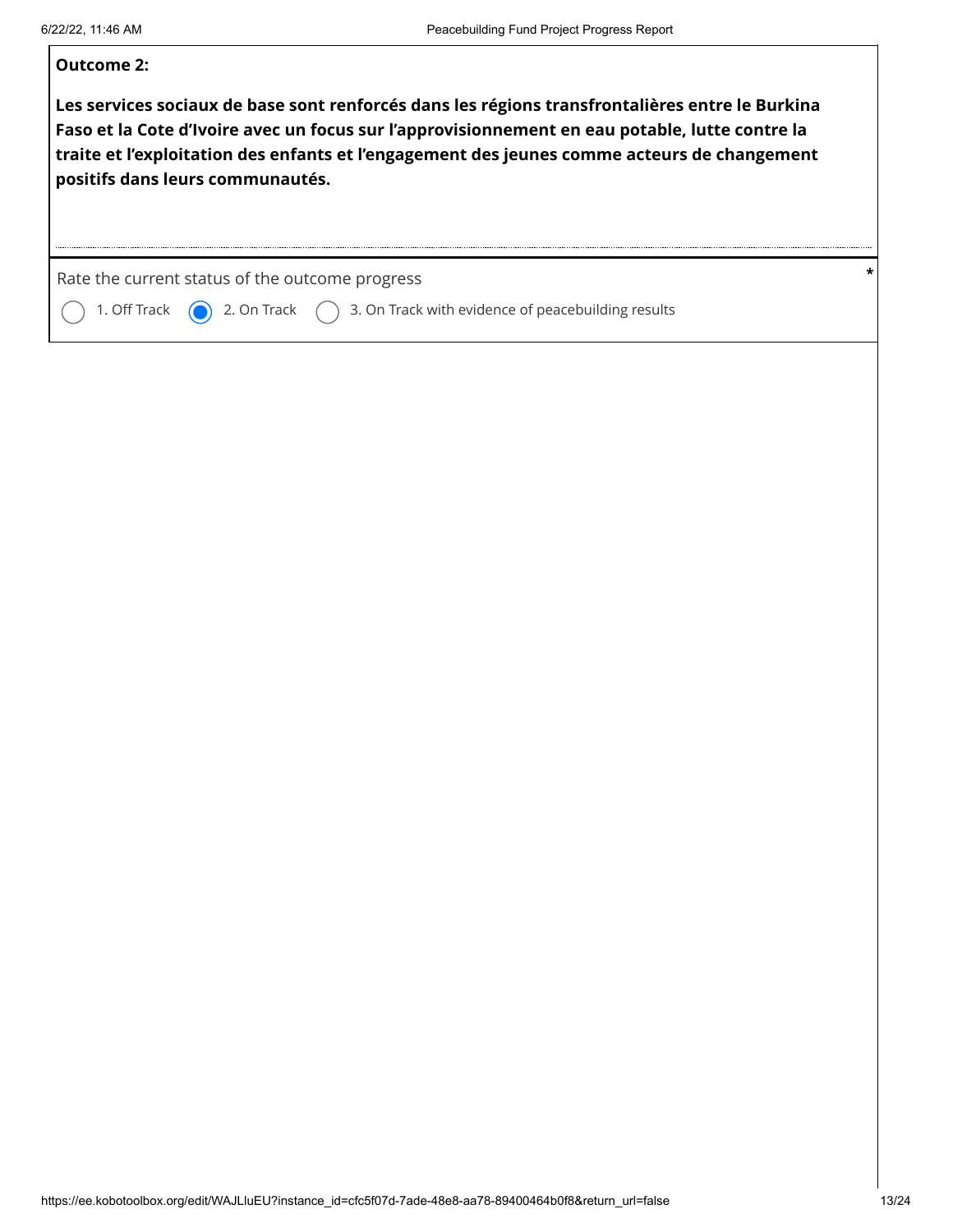#### Progress summary

#### Please limit your response to 3000 characters including spaces.

**En Côte d'Ivoire, l'identification des communautés cibles de la fourniture durable de services de qualité a été menée pendant la mission de cadrage. Le village de Laléraba a été priorisé pour la réalisation d'un système de mini adduction en eau potable à partir d'un forage existant à la grande joie des populations. Ce sont des travaux de construction de mini adduction d'eau potable fonctionnant à l'énergie solaire pour le bénéfice de la population estimée à 1,500 personnes. L'école primaire publique, le centre de santé, le poste de police, le poste de Douane le poste de l'INHP seront connectés à ce réseau d'eau. Au Burkina Faso, il s'agira de réaliser une Adduction d'Eau Potable Simplifiée (AEPS) et un Poste d'Eau Autonome (PEA) dans chacune des 4 communes dont les sites sont choisis parmi les villages miroirs. Dans le domaine de la protection de l'enfant, 4 comités de protection composés, chacun de 25 femmes et filles avec un focus sur la lutte contre les violences basées sur le genre, la négligence et la traite et l'exploitation des enfants ont été mis en place. A Nafoungolo, deux comités de protection de l'enfant ont été érigés à partir du comité Foyer de Renforcement des Activités de Nutrition (FRANC) existant et des Associations Villageoises d'Epargne et de Crédit (AVEC). L'appui financier direct via Mobile Money à 7 centres sociaux est réalisé ainsi permettant une prise en charge des enfants vulnérables par les travailleurs sociaux ainsi que les activités de prévention. Pour mettre les adolescents en réseaux, UNICEF a appuyé le développement de formation des formateurs sur la paix et la cohésion sociale. 15 formateurs dont 3 adolescents ont été formés. 25 adolescents et jeunes des zones cibles ont bénéficié d'une formation sur la paix et la cohésion sociale pour être des acteurs de changement positif à travers l'organisation de dialogues communautaires, l'animation de dialogues intergénérationnels et la production de messages de paix à diffuser via les médias. Le centre d'information en ligne sur la paix et la cohésion sociale a été consulté 41,484 fois par les jeunes. Une mise à jour du centre a été faite pour prendre en compte la protection des civils, le genre et la gestion des conflits. Le projet a offert l'opportunité pour la création de 7 nouvelles communautés U-Report dans la zone transfrontalière avec le Burkina Faso avec un total de 99 U-Reporters enrôlés dans ces localités dont 20% d'adolescentes et de jeunes filles. Au Burkina Faso, la contractualisation avec deux ONGs Children Believe et l'association pour l'Unité de la jeunesse et le développement en Afrique ont été réalisées. Elles ont à leur tour recruté les associations locales partenaires que sont OCADES Banfora pour la région des Cascades et l'Association Vie Solidaire (AVS) de Gaoua pour la région du Sud-Ouest. Les transferts de fonds sont en cours et le démarrage des activités sera effectif au début du mois de juin.**

Indicate any additional analysis on how Gender Equality and Women's Empowerment and/or Youth Inclusion and Responsiveness has been ensured under this Outcome

Please limit your response to 1500 characters including spaces.

**Les femmes et les filles sont au cœur des actions de la protection de l'enfant et de l'engagement et participation des jeunes. Bien que le démarrage de la grande partie des activités du projet soit prévu au mois de juin, l'identification des sites pour les AEPS (mini AEP) a été faite de façon participative en vue de tenir compte des besoins des différents usagers de l'eau. Il est prévu la mise en place d'un comité de gestion inclusif pour garantir la prise en compte des besoins des femmes et des jeunes. Le bureau de ce comité de gestion des points d'eau (CGPE) sera majoritairement constitué de femmes. Il comprendra au moins 9 membres (une présidente, une vise présidente, une secrétaire, une trésorière, deux fontainières et 3 réparateurs villageois). La mise sur pied des comités fait la part belle aux femmes et aux jeunes; ainsi sur les cinq comités, déjà instaurés, les membres sont majoritairement des femmes, il y en a deux (les comités de Larelaba) qui ne sont composés que de femmes. Sur les 128 personnes, composant les CPE, nous comptabilisons 110 femmes, soit 86%.**

## **INDICATOR BASED PERFORMANCE ASSESSMENT**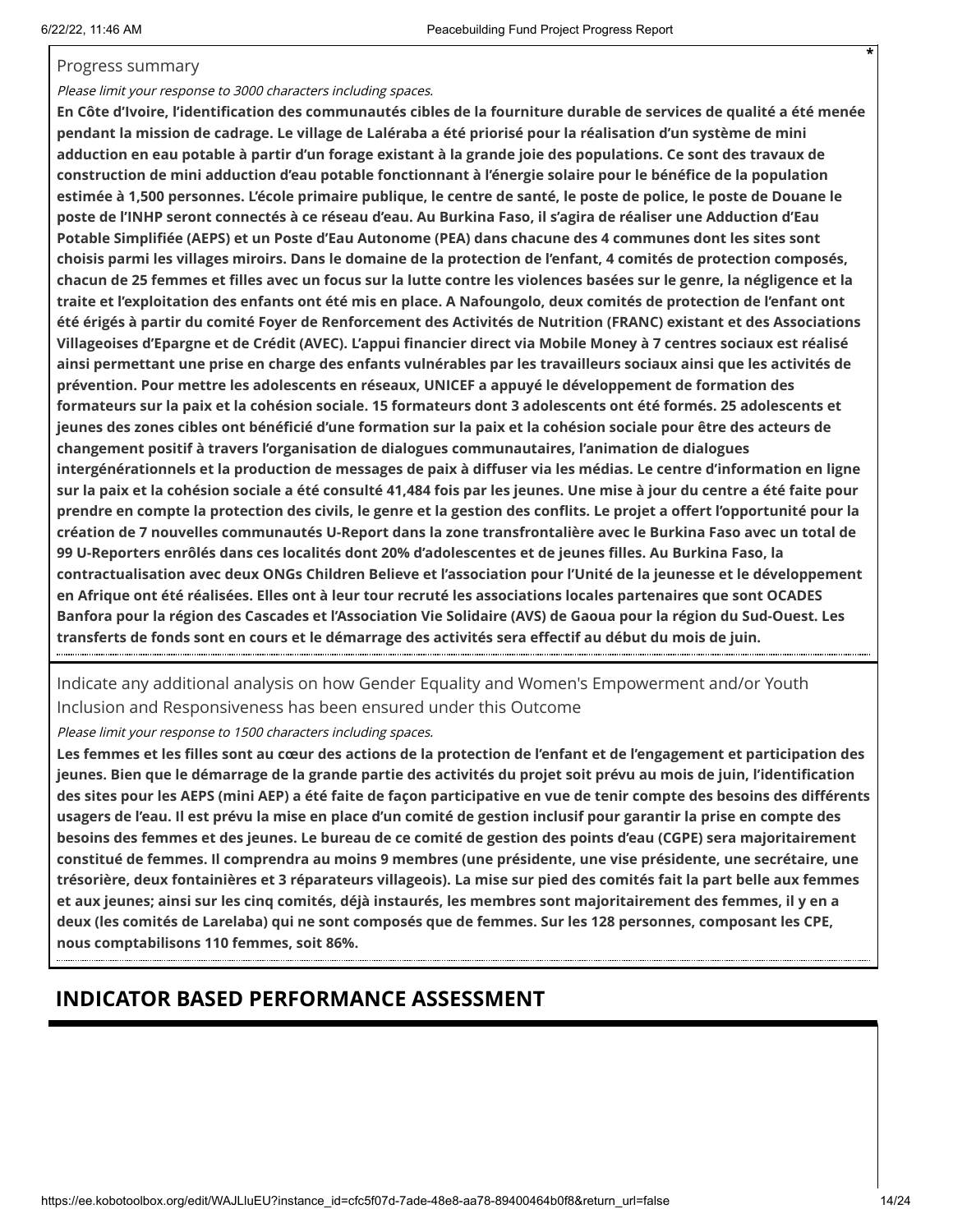Using the Project Results Framework as per the approved project document or any amendmentsprovide an update on the achievement of key indicators at the **outcome** level in the table below

- If an outcome has more than 3 indicators , select the 3 most relevant ones with most relevant progress to highlight.
- Where it has not been possible to collect data on indicators, state this and provide any explanation. Provide gender and age disaggregated data. (300 characters max per entry)

**» Outcome 1: Le cadre institutionnel de gestion des zones frontalières et les mécanismes locaux de prévention et de gestion des conflits sont renforcés ainsi que la confiance entre les populations, les FDS, et l'administration pour prévenir les conflits et l'influence des groupes armés non étatique**

| Outcome | Perform   | Indicator | End of    | Indicator | Current   | Reasons  |
|---------|-----------|-----------|-----------|-----------|-----------|----------|
|         | ance      | Baseline  | Project   | Mileston  | Indicator | for      |
|         | Indicator |           | Indicator | e         | progress  | Variance |
|         |           |           | Target    |           |           | Delay    |
|         |           |           |           |           |           | (if any) |
|         |           |           |           |           |           |          |
|         |           |           |           |           |           |          |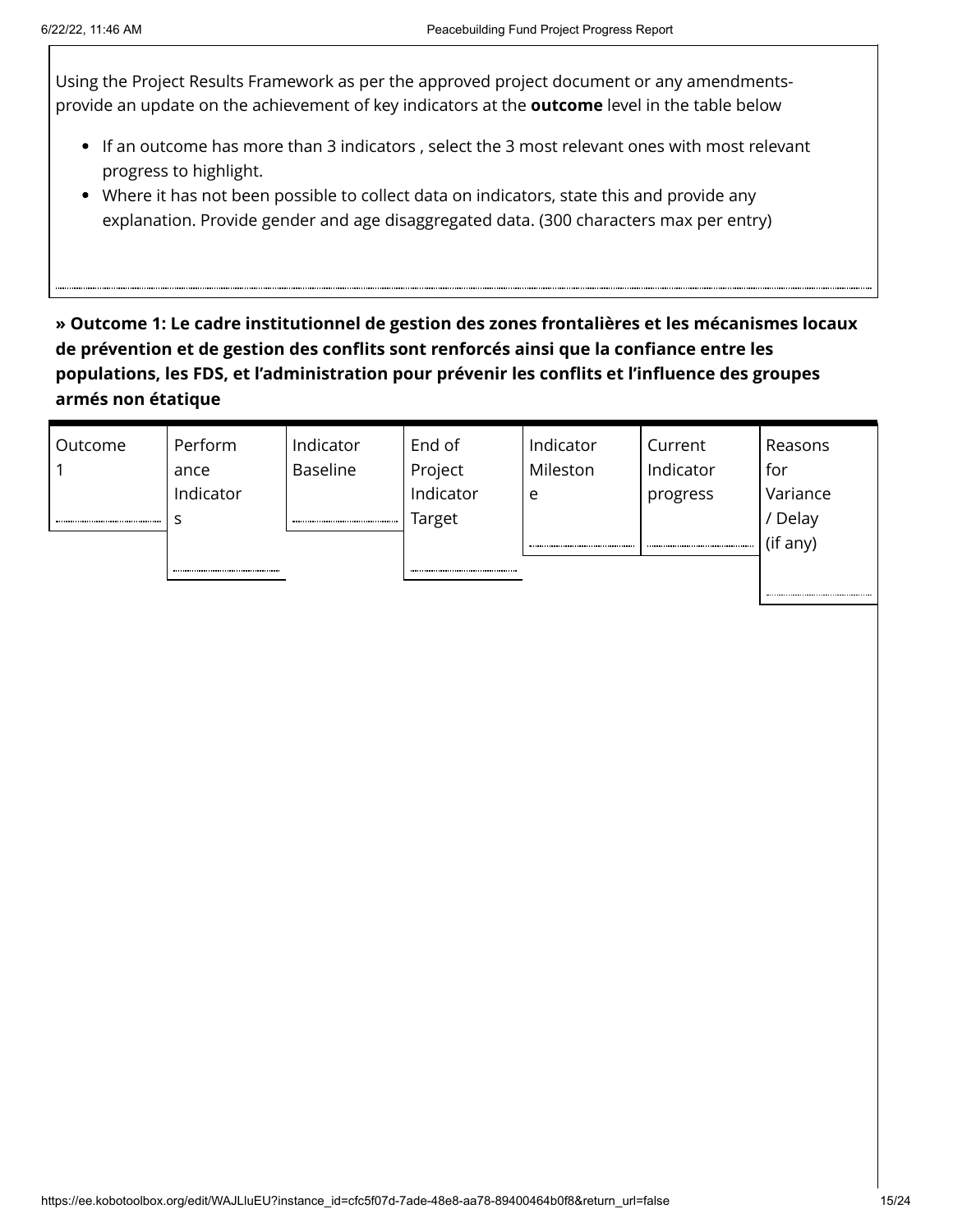#### 6/22/22, 11:46 AM Peacebuilding Fund Project Progress Report

| 1.1 | Niveau de       | <b>Moyenne</b> | <b>Bonne</b> |                              | <b>Au Burkina</b>       | les activités       |  |
|-----|-----------------|----------------|--------------|------------------------------|-------------------------|---------------------|--|
|     | perception      |                |              | ---------------------------- | Faso, le coup           | préparatoires       |  |
|     | des             |                |              |                              | d'état                  | de dialogues        |  |
|     | populations     |                |              |                              | militaire et la         | sociosecuritaires   |  |
|     | sur la sécurité |                |              |                              | rupture de              | sont en cours.      |  |
|     | et la sureté    |                |              |                              | l'ordre                 | La mise à           |  |
|     |                 |                |              |                              | constitutionnel         | dispositions        |  |
|     |                 |                |              |                              | normal qui              | des                 |  |
|     |                 |                |              |                              | s'en est suivi          | équipements         |  |
|     |                 |                |              |                              | ont ralenti             | aux FDS et          |  |
|     |                 |                |              |                              | considérablementCM sont |                     |  |
|     |                 |                |              |                              | le démarrage            | cours. A            |  |
|     |                 |                |              |                              | et la mise en           | termes ces          |  |
|     |                 |                |              |                              | œuvre du                | actions             |  |
|     |                 |                |              |                              | projet. PNUD a          | permettront         |  |
|     |                 |                |              |                              | mené une                | aux FDS et          |  |
|     |                 |                |              |                              | étude de base           | <b>CCM d'offrir</b> |  |
|     |                 |                |              |                              | dans laquelle           | un service de       |  |
|     |                 |                |              |                              | les indicateurs         | qualité aux         |  |
|     |                 |                |              |                              | 1.1 et 1.2 ont          | populations         |  |
|     |                 |                |              |                              | été mesurés.            |                     |  |
|     |                 |                |              |                              | <b>Une fois</b>         |                     |  |
|     |                 |                |              |                              | finalisée, les          |                     |  |
|     |                 |                |              |                              | résultats               |                     |  |
|     |                 |                |              |                              | seront                  |                     |  |
|     |                 |                |              |                              | considérés              |                     |  |
|     |                 |                |              |                              | comme base              |                     |  |
|     |                 |                |              |                              | de référence            |                     |  |
|     |                 |                |              |                              | étant donné             |                     |  |
|     |                 |                |              |                              | surtout que             |                     |  |
|     |                 |                |              |                              | l'étude faite           |                     |  |
|     |                 |                |              |                              | par un autre            |                     |  |
|     |                 |                |              |                              | projet du               |                     |  |
|     |                 |                |              |                              | <b>PNUD (PaCoS)</b>     |                     |  |
|     |                 |                |              |                              | a concerné les          |                     |  |
|     |                 |                |              |                              | mêmes                   |                     |  |
|     |                 |                |              |                              | régions                 |                     |  |
|     |                 |                |              |                              | <b>Cascades et</b>      |                     |  |
|     |                 |                |              |                              | <b>Sud-Ouest</b>        |                     |  |
|     |                 |                |              |                              |                         |                     |  |
|     |                 |                |              |                              |                         |                     |  |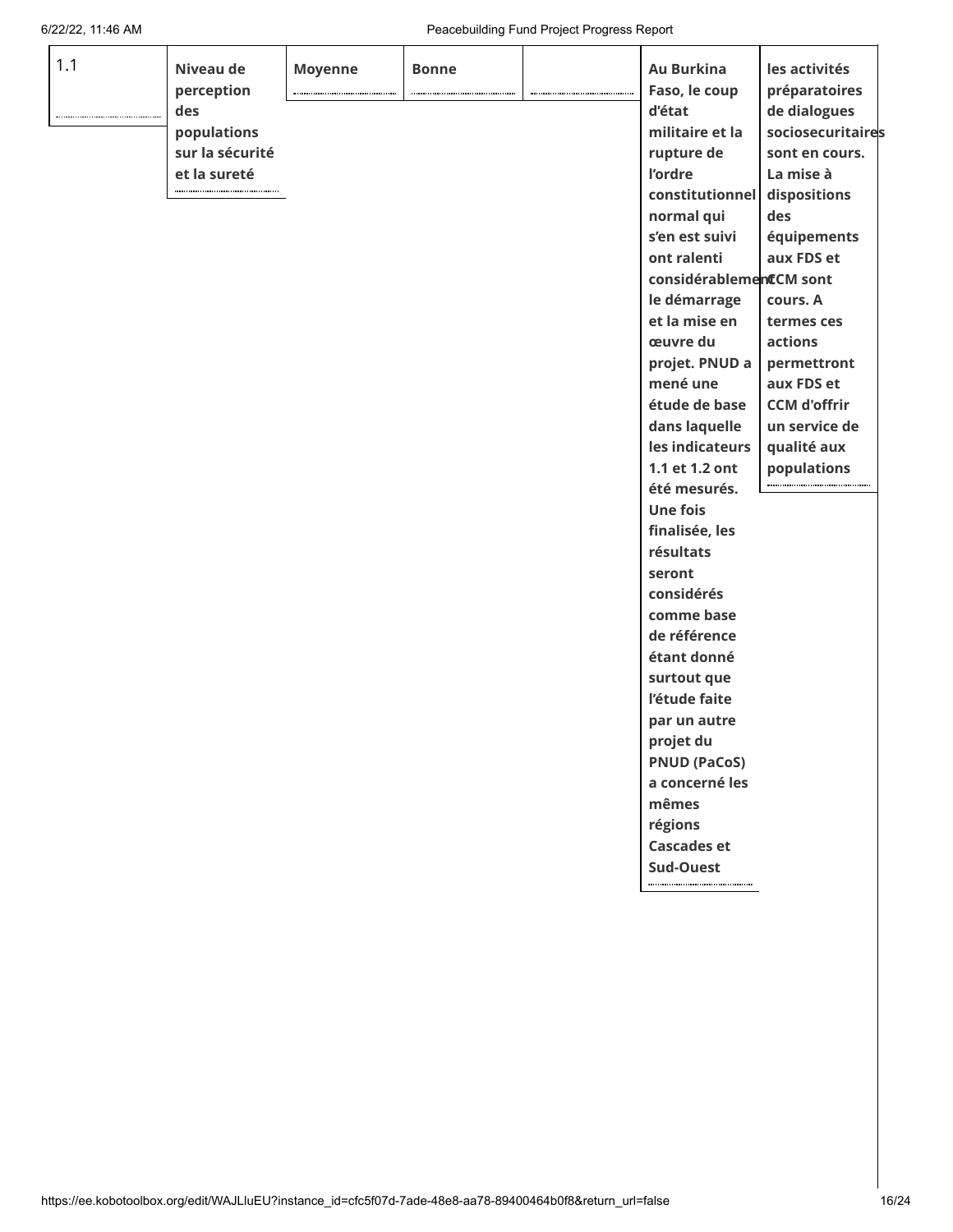| 1.2     | Niveau de<br>confiance<br>entre les FDS<br>et les<br>communautés | 23,83%   | 55% | <b>En cours</b>                                              | La phase<br>préparatoire<br>des activités<br>civilo-<br>militaires est<br>terminée. La<br>tenue<br>effective de<br>ces activités<br>continuera à<br>renforcer la<br>confiance<br>entre les FDS<br>et les<br>populations. |
|---------|------------------------------------------------------------------|----------|-----|--------------------------------------------------------------|--------------------------------------------------------------------------------------------------------------------------------------------------------------------------------------------------------------------------|
| 1.3<br> | <b>Taux de</b><br>conflits réglés                                | $\bf{0}$ | 90% | <b>7 dialogues</b><br>intercommunautaiéesnismes<br>planifiés | les<br>de prévention<br>et de gestion<br>des conflits                                                                                                                                                                    |
|         |                                                                  |          |     |                                                              | sont en phase<br>de mise en<br>place                                                                                                                                                                                     |

**» Outcome 2: Les services sociaux de base sont renforcés dans les régions transfrontalières entre le Burkina Faso et la Cote d'Ivoire avec un focus sur l'approvisionnement en eau potable, lutte contre la traite et l'exploitation des enfants et l'engagement des jeunes comme acteurs de changement positifs dans leurs communautés.**

| Outcome | Perform   | Indicator       | End of    | Indicator | Current   | Reasons  |
|---------|-----------|-----------------|-----------|-----------|-----------|----------|
|         | ance      | <b>Baseline</b> | Project   | Mileston  | Indicator | for      |
|         | Indicator |                 | Indicator | e         | progress  | Variance |
|         |           |                 | Target    |           |           | ' Delay  |
|         |           |                 |           |           |           | (if any) |
|         |           |                 |           |           |           |          |
|         |           |                 |           |           |           |          |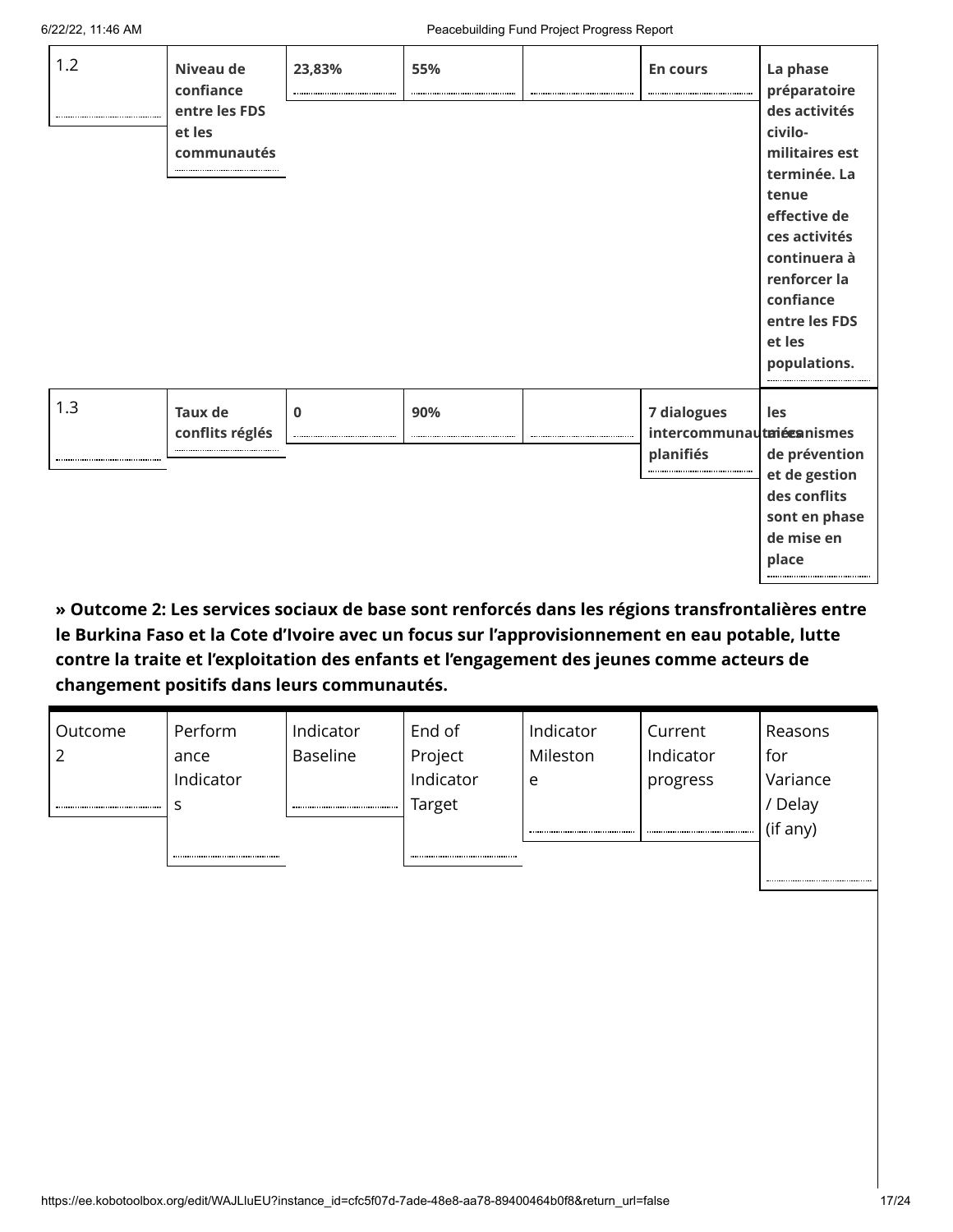6/22/22, 11:46 AM Peacebuilding Fund Project Progress Report

| 2.1 | # de<br>personnes<br>additionnelles<br>ayant access a<br>une source<br>d'eu potable<br>dans les<br>localites a<br>haut risque<br>d'inflitration<br>de groupes<br>armes non<br>etatiques                 | $\mathbf 0$ | 9,000<br>personnes<br>dont 50 % des<br>filles / femmes | Côte d'Ivoire<br>(Jan- mai<br>$2022$ ) = 1,575  | 1,575 | Le choix de<br>l'Entreprise<br>pour les<br>travaux<br>attendait les<br>recommandations<br>de la mission<br>de cadrage<br>avec<br>détermination<br>des villages<br>ivoiriens<br>miroirs à ceux<br>de la Burkina<br>Faso.<br>Les travaux<br>sont en cours<br>de réalisation<br>pour une<br>communauté<br>de 1,500<br>habitants,<br>dont 0 des<br>déplacés du<br><b>Burkina Faso.</b><br>La réception<br>technique des<br>ouvrages est |  |
|-----|---------------------------------------------------------------------------------------------------------------------------------------------------------------------------------------------------------|-------------|--------------------------------------------------------|-------------------------------------------------|-------|-------------------------------------------------------------------------------------------------------------------------------------------------------------------------------------------------------------------------------------------------------------------------------------------------------------------------------------------------------------------------------------------------------------------------------------|--|
| 2.2 | # d'enfants a<br>risque ou<br>affectes par<br>les violences,<br>l'abus ou<br>l'exploitation<br>et qui<br>recevoient<br>une prise en<br>charge<br>approprie par<br>les services<br>sociaux<br>competents | $\mathbf 0$ | 5,700 dont au<br>moins 50% des<br>filles               | <b>Cote d'Ivoire</b><br>(Janvier - mai<br>2022) | 628   | prévue pour<br>juillet 2022<br>Démarrage<br>tardif du<br>projet en Côte<br>d'Ivoire et<br>suspension<br>des transferts<br>de fonds aux<br>structures<br>gouvernementales<br>en raison de la<br>rupture de<br>l'ordre<br>constitutionnel<br>au Burkina<br>Faso                                                                                                                                                                       |  |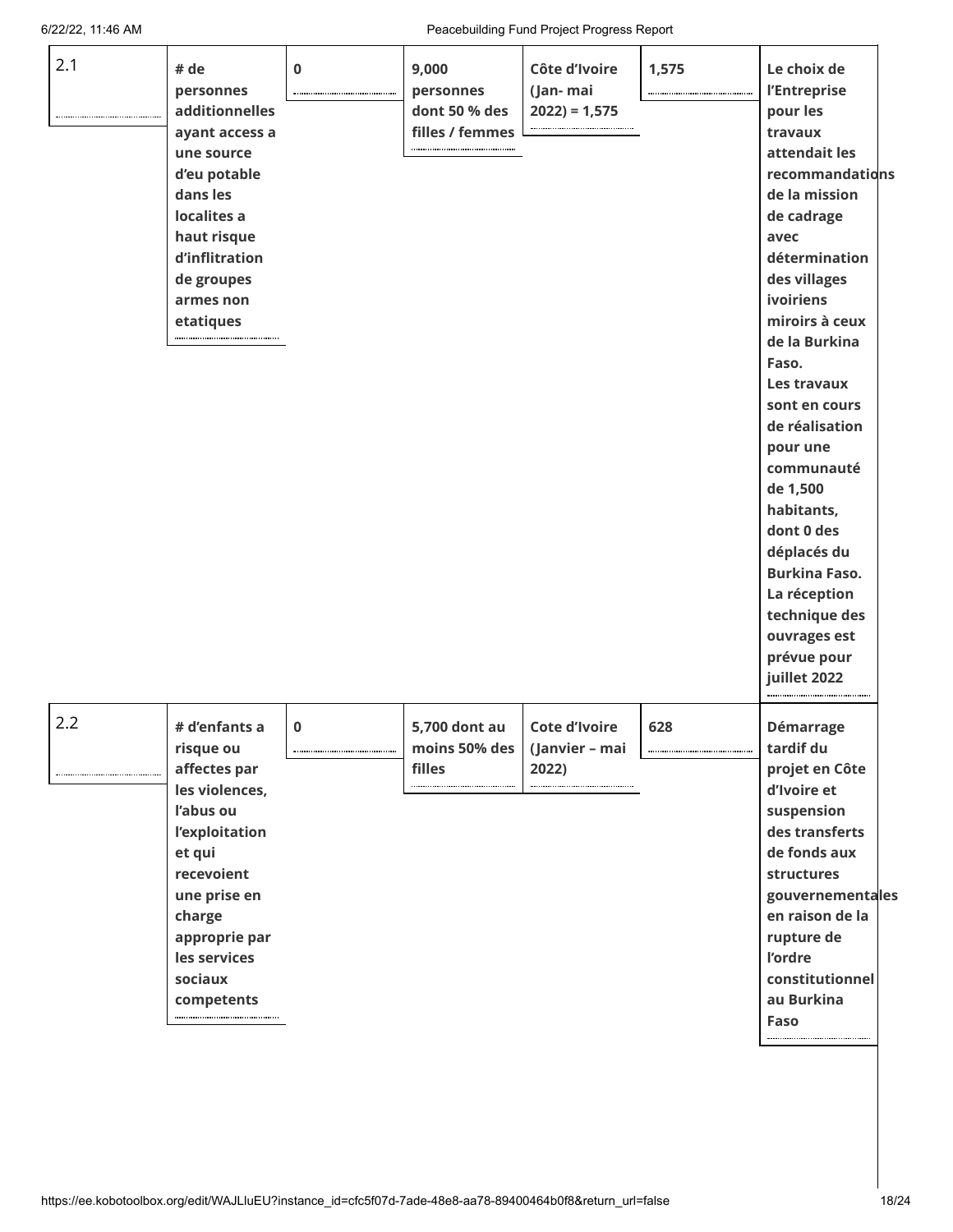| 2.3 | #<br>d'adolescent- | 0 | 100 | CDI: Jan – Mai<br>2022:28 |  |
|-----|--------------------|---|-----|---------------------------|--|
|     | e-s et jeunes      |   |     |                           |  |
|     | ayant              |   |     |                           |  |
|     | participé au       |   |     |                           |  |
|     | programme de       |   |     |                           |  |
|     | formation          |   |     |                           |  |
|     | civique et         |   |     |                           |  |
|     | professionnelle    |   |     |                           |  |
|     |                    |   |     |                           |  |

# **PART III: Cross-Cutting Issues**

Please indicate any significant project-related events anticipated in the next six months, i.e. national dialogues, youth congresses, film screenings, etc.

Please limit your response to 3000 characters including spaces.

**La cérémonie conjointe de lancement officiel du projet est prévue au début du deuxième semestre 2022 au Nord de la Côte d'Ivoire en présence des autorités nationales, régionales et locales des deux pays. Elle aura lieu dans le village de Laleraba, accessible des deux côtés de la frontière et siège d'un poste frontière officiel. Elle possède un village miroir appelé Laleraba coté Burkina Faso. Le lieu et le format de la cérémonie ont reçu la validation de la partie décentralisée, représentée par le préfet de la région du Tchologo. La suggestion d'organiser ce lancement conjoint a été partagée avec les autorités côté Burkina, qui l'ont accueillie favorablement et ont promis d'apporter tout l'accompagnement nécessaire. Parallèlement, la série télévisée « Oranges sucrées » sera projetée dans les villages miroirs suivie par des discussions animées par les travailleurs sociaux et les membres des comités Villageois de Protection de l'Enfant. La diffusion vise à sensibiliser les membres de la communauté sur la protection de l'enfant et de renforcer les pratiques parentales ainsi que le rôle des travailleurs sociaux dans la prise en charge des enfants vulnérables.**

In a few sentences, explain whether the project has had a positive *human impact*. May include anecdotal stories about the project's positive effect on the people's lives. Include direct quotes where possible or weblinks to strategic communications pieces.

#### This is an optional question. You may leave it unanswered if not relevant(2000 character limit)

**Durant le premier trimestre de mise en œuvre du projet, un incident communautaire est survenu en Côte d'Ivoire dans le département de Kong à Kobada affectant environ 164 personnes dont 62 enfants. En effet, les cultivateurs Lobis se plaignant du fait que les Bouviers (peulhs) laissent leurs animaux détruire leurs champs ont attaqué ces derniers et ont même incendié leurs habitations suscitant le déplacement vers Kong et Nafana. Le projet a permis d'apporter une assistance directe aux enfants dont les biens des parents (maisons et autres biens) ont été brulés. Cette assistance a été fournie par les travailleurs sociaux via l'appui financier de l'UNICEF au centre social de Kong. Au Burkina Faso, certes le projet n'a pas encore eu un impact humain réel car il est au stade de démarrage et tenant du contexte institutionnel ayant entrainé un retard mais il faut souligner que suite à la mission de cadrage l'ensemble des parties prenantes, et notamment les autorités administratives, les leaders communautaires, y compris les jeunes et les femmes, ont estimé que ce projet vient à point nommé pour contribuer à adresser les défis actuels frontaliers relevés. Ces acteurs ont également réaffirmé leur enthousiasme et engagement pour accompagner la mise en œuvre du projet.**

You can also upload upto 3 files in various formats (picture files, powerpoint, pdf, video, etc..) to illustrate the human impact of the project **OPTIONAL**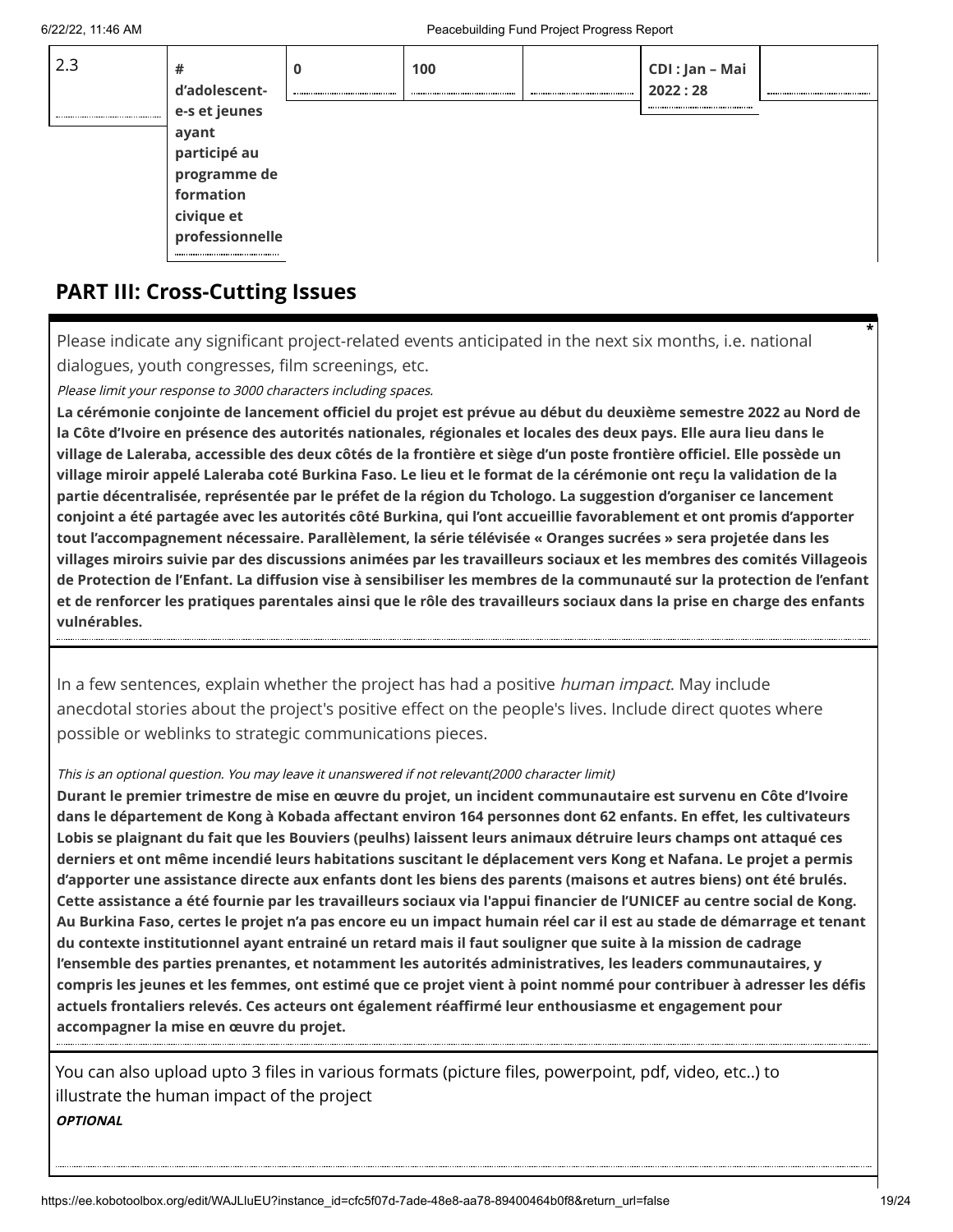### File 1

#### **OPTIONAL**

Click here to upload file. (< 5MB)

File 2

**OPTIONAL**

Click here to upload file. (< 5MB)

### File 3

### **OPTIONAL**

Click here to upload file. (< 5MB)

You can also add upto 3 links to online resources which illustrate the human impact of the project **OPTIONAL**

Link 1

**OPTIONAL**

Link 2

**OPTIONAL**

Link 3

**OPTIONAL**

### **» Monitoring**

Please list monitoring activities undertaken in the reporting period

Please limit your response to 1000 characters including spaces.

**Les activités ont démarré et un suivi rapproché est fait auprès des partenaires de mise en oeuvre.**

Do outcome indicators have baselines?

If only some of the outcome indicators have baselines, select 'yes'

yes

no

**\***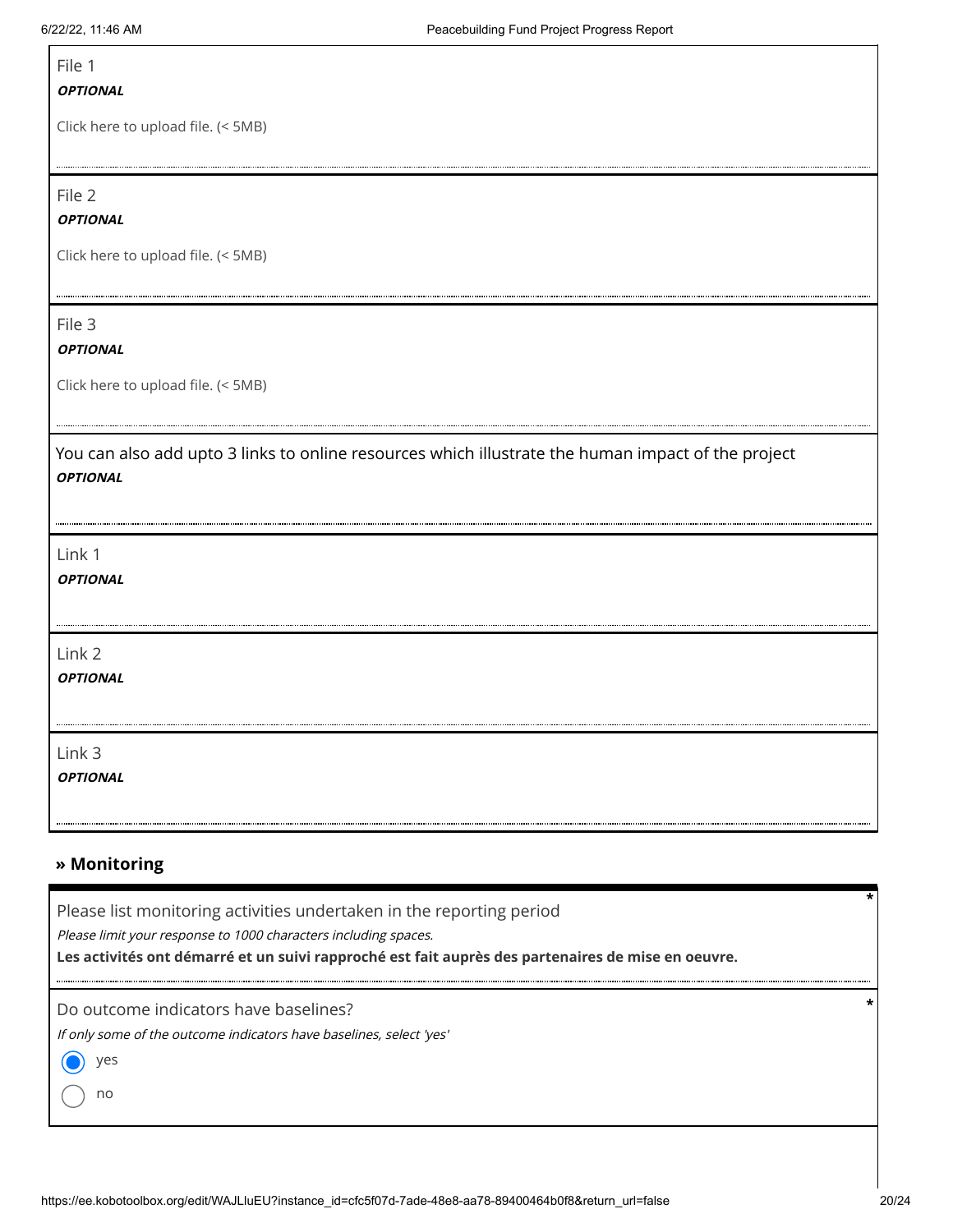| Please provide a brief description<br>Please limit your response to 3000 characters including spaces.<br>Lors de la mission de cadrage, les données ont été mis à jour.                                                     | $\star$ |
|-----------------------------------------------------------------------------------------------------------------------------------------------------------------------------------------------------------------------------|---------|
| Has the project launched perception surveys or other community-based data collection?<br>yes<br>no                                                                                                                          |         |
| Please provide a brief description<br>Please limit your response to 3000 characters including spaces.<br>Un diagnostic communautaire inter-agence a été effectué sous le lead de l'UNICEF et en collaboration de l'ONUSIDA, |         |

**le PNUD, l'OIT et l'OMS à Tchologo et à Bounkani afin d'affiner les besoins et proposer des interventions pertinentes.**

### **» Evaluation**

| Has an evaluation been conducted during the reporting period?<br>ves<br>no                                                                             |  |
|--------------------------------------------------------------------------------------------------------------------------------------------------------|--|
| Evaluation budget (in USD):<br>50000                                                                                                                   |  |
| If project will end in next six months, describe the evaluation preparations<br>Please limit your response to 3000 characters including spaces.<br>N/A |  |

### **» Catalytic Effect**

| Catalytic Effect (financial): Has the project led to additional funding from other sources? | $\star$ |
|---------------------------------------------------------------------------------------------|---------|
| $\bullet$ yes                                                                               |         |
| no                                                                                          |         |
| If yes, how many additional grants or donors has the project leveraged?                     |         |
|                                                                                             |         |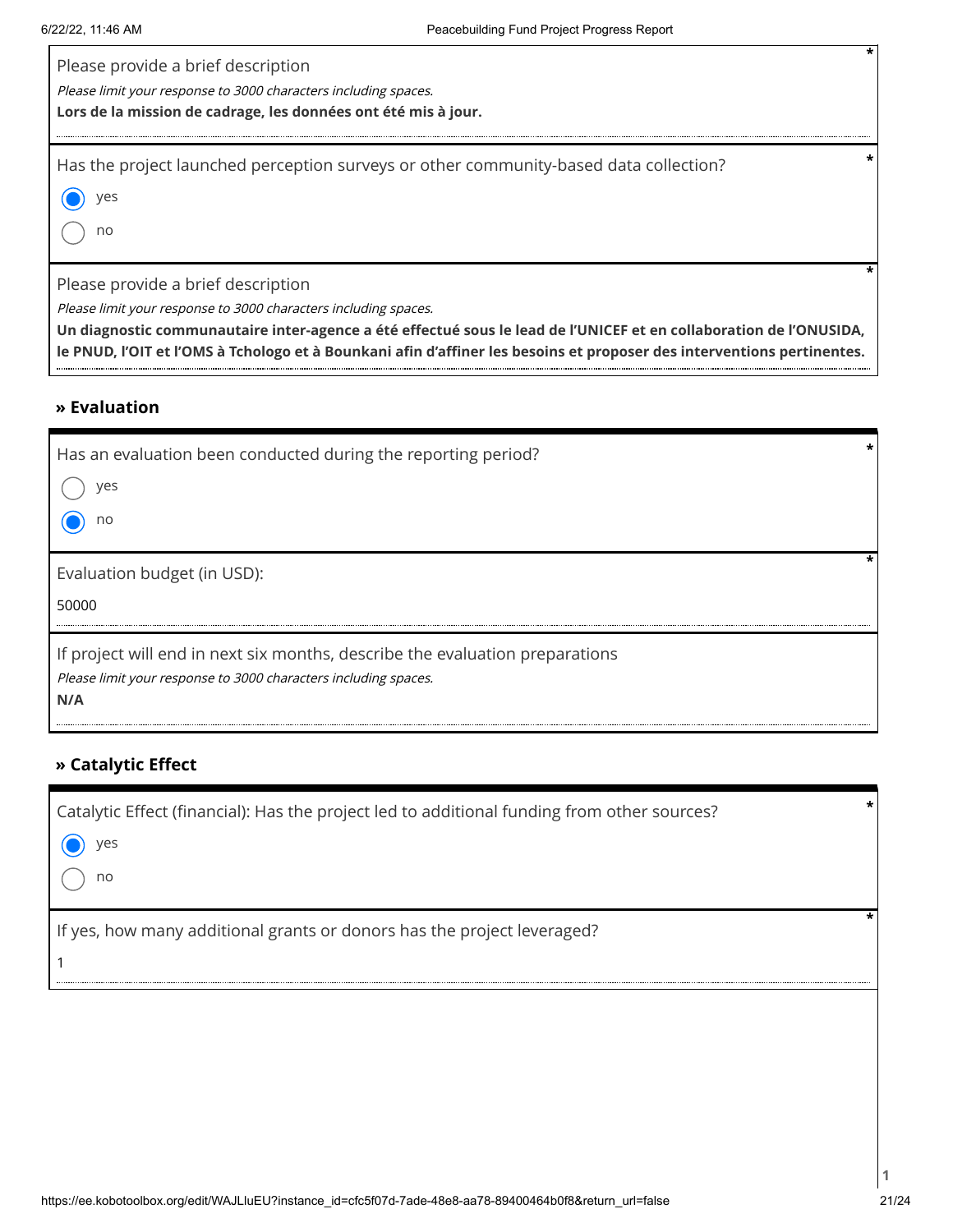| Indicate name of funding agent and amount of additional non-PBF funding support that has been<br>leveraged by the project.                                                                                                                                                                                                                                                                                                                                                                                 |
|------------------------------------------------------------------------------------------------------------------------------------------------------------------------------------------------------------------------------------------------------------------------------------------------------------------------------------------------------------------------------------------------------------------------------------------------------------------------------------------------------------|
| Please enter each funding agent and their contributions separately                                                                                                                                                                                                                                                                                                                                                                                                                                         |
| Name of Funder                                                                                                                                                                                                                                                                                                                                                                                                                                                                                             |
| <b>Allemagne</b>                                                                                                                                                                                                                                                                                                                                                                                                                                                                                           |
| Amount in USD                                                                                                                                                                                                                                                                                                                                                                                                                                                                                              |
| 4442310                                                                                                                                                                                                                                                                                                                                                                                                                                                                                                    |
| Catalytic Effect (non-financial): Has the project enabled or created a larger or longer-term<br>peacebuilding change to occur?                                                                                                                                                                                                                                                                                                                                                                             |
| No catalytic effect                                                                                                                                                                                                                                                                                                                                                                                                                                                                                        |
| Some catalytic effect                                                                                                                                                                                                                                                                                                                                                                                                                                                                                      |
| Significant catalytic effect                                                                                                                                                                                                                                                                                                                                                                                                                                                                               |
| Very Significant catalytic effect                                                                                                                                                                                                                                                                                                                                                                                                                                                                          |
| Don't Know                                                                                                                                                                                                                                                                                                                                                                                                                                                                                                 |
| Too early to tell                                                                                                                                                                                                                                                                                                                                                                                                                                                                                          |
| Please describe how the project has had a (non-financial) catalytic effect<br>Please limit your response to 3000 characters including spaces.<br>Le projet a eu un effet catalytique en termes de renforcement de la collaboration interagence entre l'UNICEF et le<br>PNUD pour le financement conjoint de la mise en œuvre de la Stratégie de Renforcement de la Résilience dans le<br>Nord-Est notamment à travers le paquet d'interventions relatifs à : (i) l'accès aux opportunités économiques et à |

**cours avec l'Union Européenne, la Coopération Française et les autres agences du SNU pour la mobilisation de fonds supplémentaires pour le financement de la mise en œuvre de la Stratégie de Résilience**

# **PART IV: COVID-19**

Please respond to these questions if the project underwent any monetary or non-monetary adjustments due to the COVID-19 pandemic.

**l'autonomisation; au renforcement de la gouvernance locale et (ii) à la cohésion sociale. Des discussions sont en**

This section is optional. You can leave it blank if not relevant

Monetary adjustments:

Please indicate the total amount in USD of adjustments due to COVID-19: